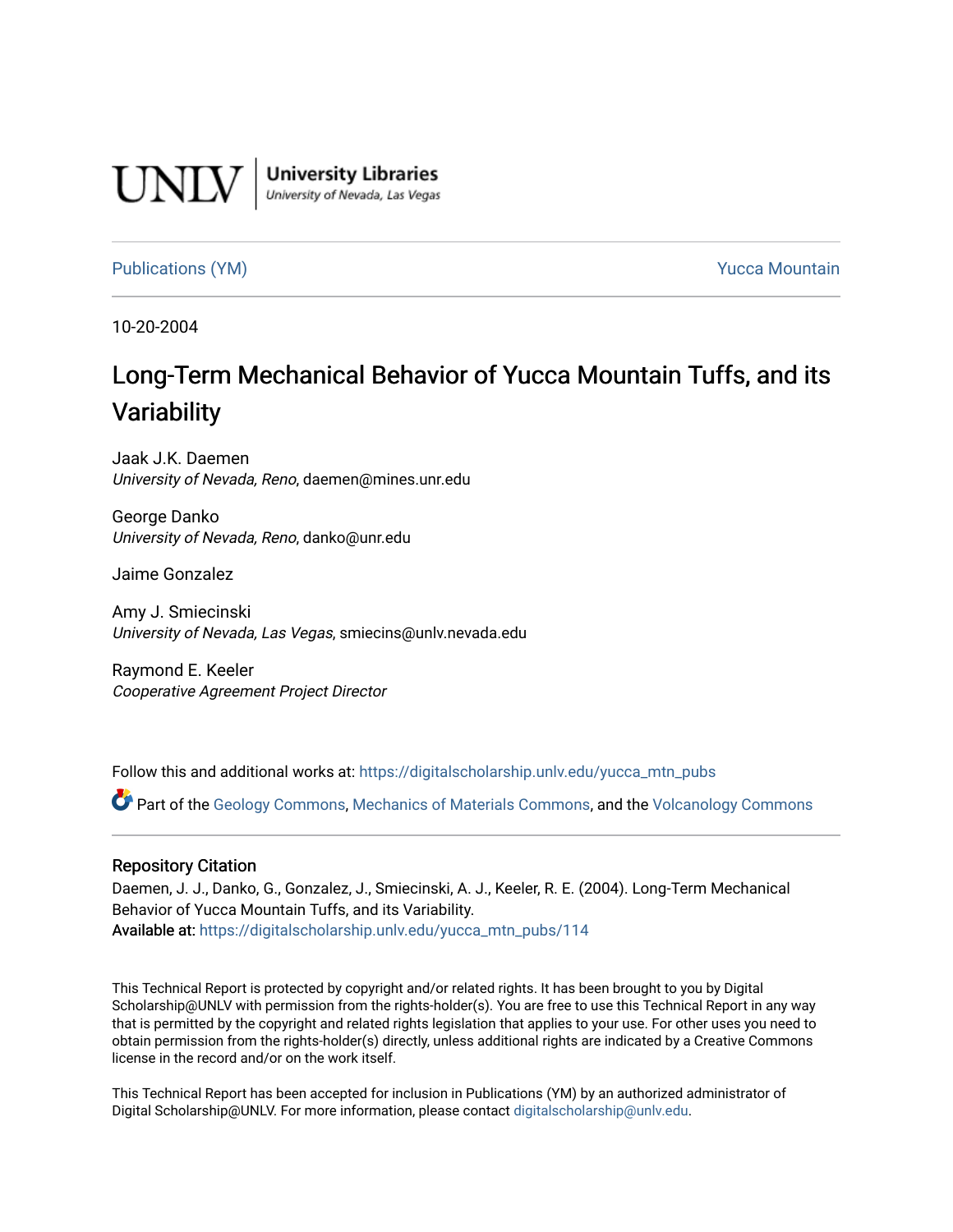*University and Community College System of Nevada (UCCSN)* 



 $\overline{\phantom{a}}$ 

' •,

## Scientific Investigation Plan (SIP)

Task Title: Long-Term Mechanical Behavior of Yucca Mountain Tuffs, and its Variability

Task Number: ORD-FY04-021

Document Number: SIP-UNR-041

Revision: 0

/**b/**/o<sup>2001</sup><br>Effective Date: \*\* \*\*<mark>\*\*</mark> 10-20-200**4** 

Author:

|            |                                               | $10 - 7 - 04$  |
|------------|-----------------------------------------------|----------------|
|            | Jaak Daemen                                   | Date           |
| Approvals: |                                               | $10 - 7 - 04$  |
|            |                                               |                |
|            | Technical Reviewer, George Danko              | Date           |
|            |                                               | 10/13/94       |
|            | Technical Task Ropresentative, Jaime Gonzalez | Date           |
|            |                                               | $10 - 20 - 04$ |
|            | QA Manager, Any Smiecinski                    | Date           |
|            |                                               |                |
|            |                                               | 10/20/2004     |
|            | Project Director, Raymond Keeler              | Date           |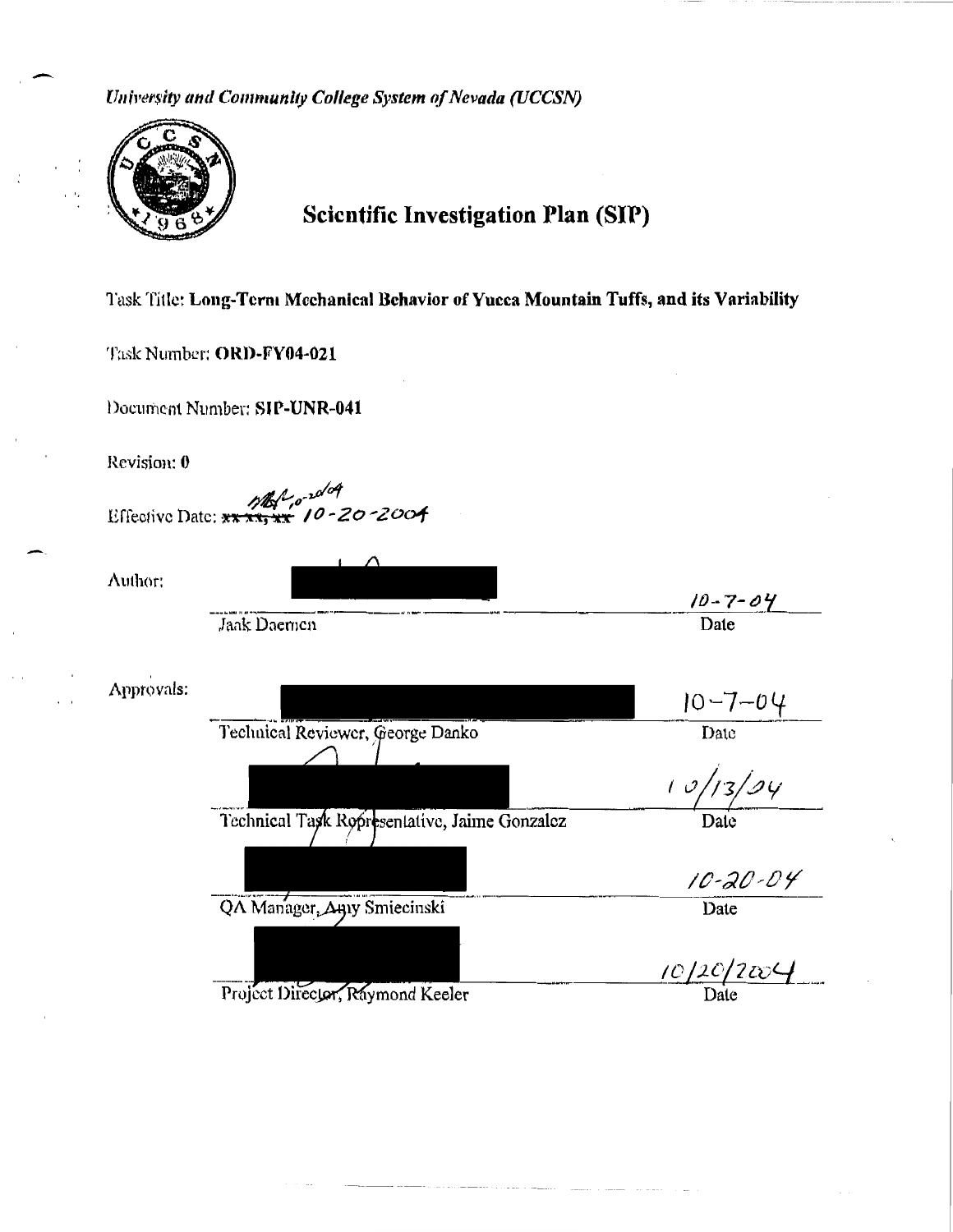#### **REVISION HISTORY**

**Revision Number Effective Date Description and Reason for Change** 

**0 10/20/2004 Initial Issue**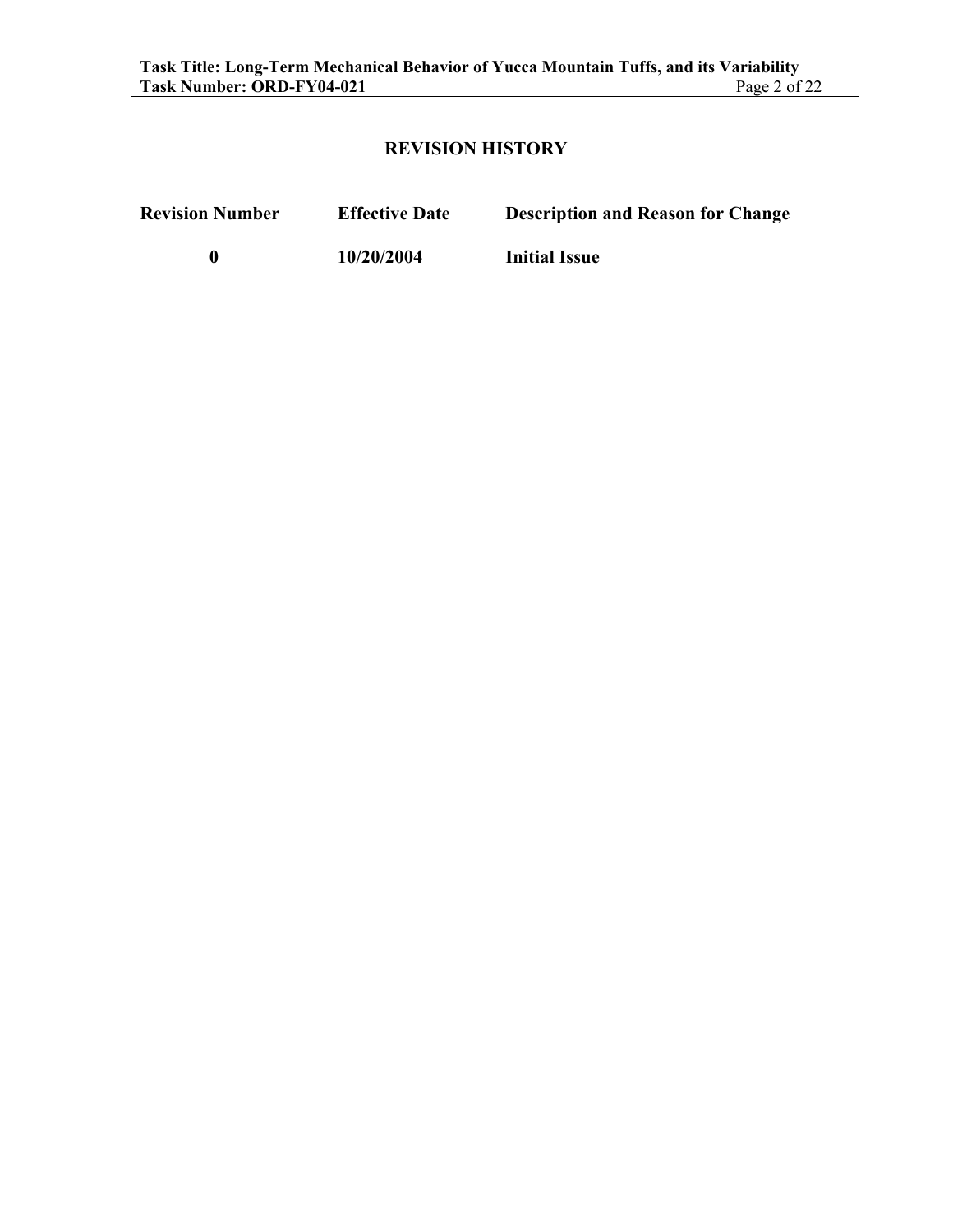### **Table of Contents**

| 1.0                  | Scope and objectives                                                                                 | $\overline{4}$                   |
|----------------------|------------------------------------------------------------------------------------------------------|----------------------------------|
| 1.1<br>1.2           | Scope<br>Objectives                                                                                  | $\overline{4}$<br>$\overline{4}$ |
| 2.0                  | Approach                                                                                             | 5                                |
| 3.0                  | Project Schedule with Milestones and Deliverables                                                    | 9                                |
| 4.0                  | <b>Interface Controls</b>                                                                            | 10                               |
| 5.0                  | <b>Standards</b>                                                                                     | 11                               |
| 6.0                  | <b>Implementing Procedures</b>                                                                       | 12                               |
| 7.0                  | Samples                                                                                              | 14                               |
| 8.0                  | Equipment and Instrumentation                                                                        | 14                               |
| 8.1<br>8.2           | Specimen preparation equipment<br>Basic mechanical test equipment                                    | 14<br>15                         |
| 9.0                  | Software and Models                                                                                  | 16                               |
| 10.0                 | Procurements and Subcontracts                                                                        | 17                               |
| 11.0                 | <b>Hold Points</b>                                                                                   | 17                               |
| 12.0                 | Quality Control - Accuracy, Precision, Error, and Uncertainty                                        | 17                               |
| 12.1<br>12.2<br>12.3 | Precision, Accuracy, and Representativeness of Results<br>Potential Sources of Errors<br>Uncertainty | 17<br>18<br>19                   |
| 13.0                 | Data Recording, Reduction, and Reporting                                                             | 19                               |
| 14.0                 | <b>Reviews and Verifications</b>                                                                     | 19                               |
| 15.0                 | <b>Records and Submittals</b>                                                                        | 20                               |
| 16.0                 | References                                                                                           | 20                               |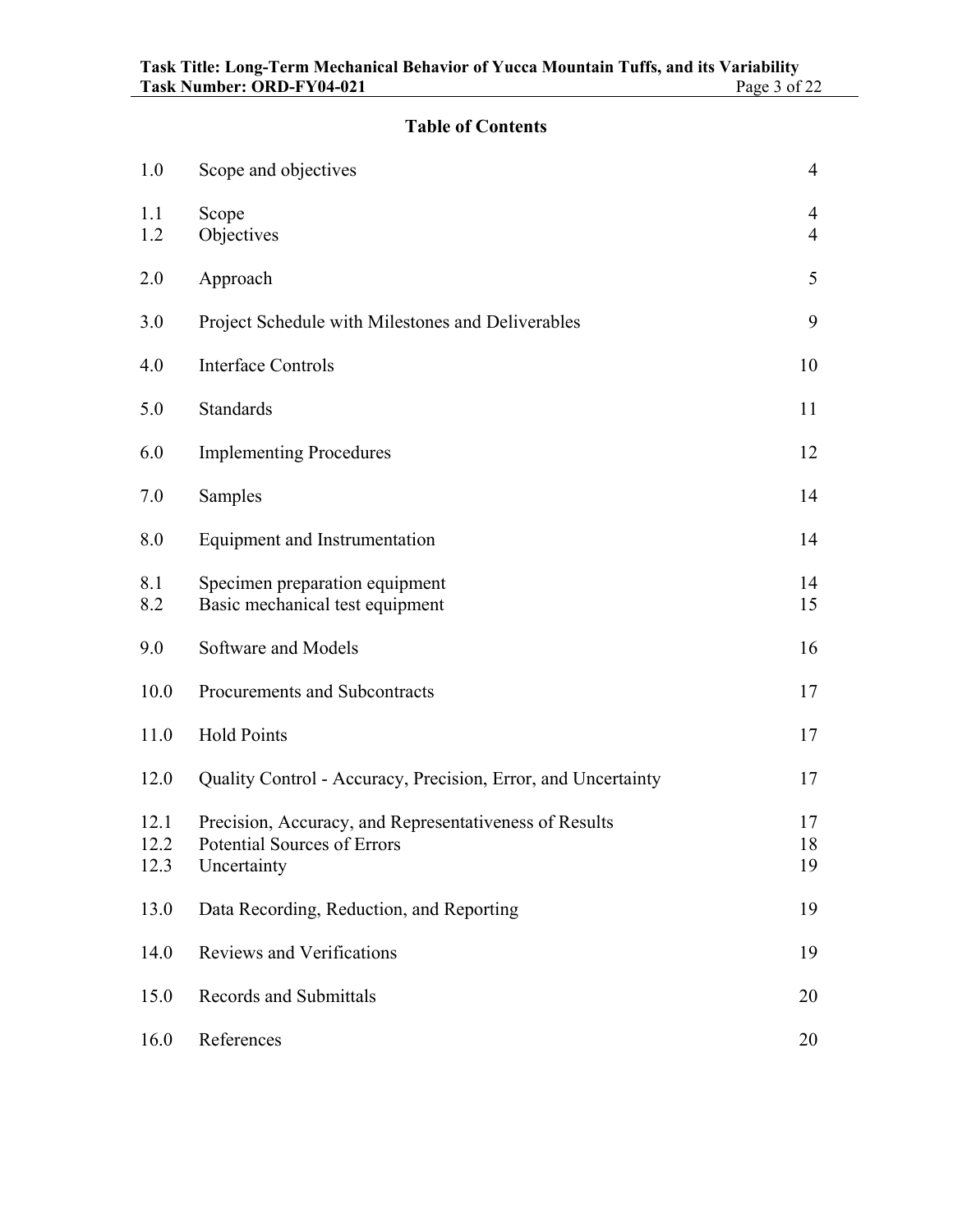### **1.0 Scope and Objectives**

The objective of the work to be performed under this Scientific Investigation Plan is to study the "Long-Term Mechanical Behavior of Yucca Mountain Tuffs, and its Variability."

This Scientific Investigation Plan (SIP) outlines a partial continuation of the work performed under Task 18, Long Term Drift Stability, of Cooperative Agreement DE-FC28-98NV12081. Task 18 was completed under University and Community College System of Nevada (UCCSN) Quality Assurance (QA) Program Requirements.

This work is subject to University and Community College System of Nevada (UCCSN) Quality Assurance (QA) Program Requirements.

This Scientific Investigation Plan presents an independent confirmatory study.

This Scientific Investigation Plan summarizes the planned continued investigation of the mechanical behavior of Yucca Mountain tuffs. The continuation of the drift support/reinforcement corrosion studies initiated under Task 18 is addressed in a separate Scientific Investigation Plan.

### **1.1 Scope**

The investigation to be conducted includes creep testing (static fatigue), constant strain rate or constant stress rate testing (dynamic fatigue), over a wide range of rates, and cycling testing (cyclic fatigue). Testing will be conducted in uniaxial and triaxial compression, and in indirect tension (tensile splitting - Brazilian testing). The latter data in particular, because it can be obtained quickly, should allow us to complement the investigation of time-dependency with one of spatial variability.

We propose to continue the investigation of the long term strength of Yucca Mountain tuffs, with particular emphasis on tuffs from and near the emplacement horizon. We propose to also continue and expand the investigation of the spatial variability of rock strength and stiffness. An intrinsic component of this planned rock testing is the testing of rock joints. Although the emphasis is on tests aimed at determining long term strength, as part of the testing measurements of stiffness also are collected, and will be collected, reported, and analyzed.

Results of rock testing performed during the previous contract have been given in the final technical report (http://hrcweb.lv-hrc.nevada.edu/qa/Report.htm).

### **1.2 Objectives**

In the previous task we found that microfracturing governs the deformation and failure of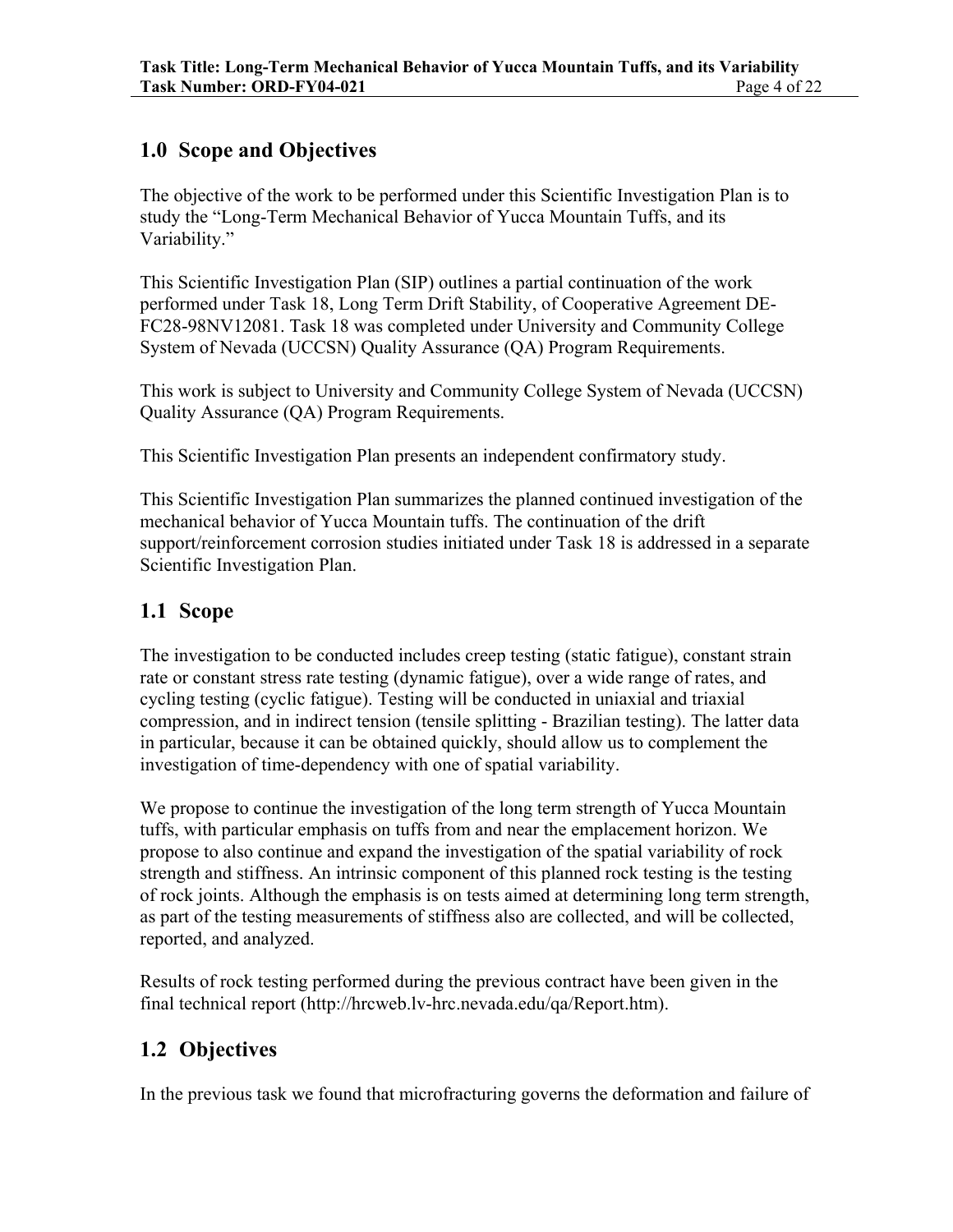the tuffs. In the current task, we will conduct more tests to verify this finding, and explore the time dependent constitutive behavior and the failure criterion of the tuffs based on our finding.

The objectives of the investigation are to study the long term mechanical behavior of Yucca Mountain, with emphasis on an approach to determine the long term strength of the tuffs. It is assumed that the in situ long term loading of the tuff essentially will be static, although it is recognized that there may be pseudo-static load (stress and strain) fluctuations (e.g. thermal loading and unloading), as well as occasional truly dynamic effects (earthquake loading). A major objective is to try to determine a "safe" load/stress level, i.e. a stress level below which it is most unlikely that fracturing would develop in the tuff. A combination of test methods, including uniaxial and triaxial creep, testing at a range of constant strain and/or stress rates and cycling testing will be conducted to achieve the planned objectives.

### **2.0 Approach**

The planned rock testing is subdivided into three main tasks, long term compressive strength and deformational behavior testing, investigating the spatial variability of tuff properties by means of tensile strength testing, and testing of rock joints.

Task 1 Long term compressive strength and deformational behavior testing of tuff.

Subtask 1.1 Sustained load testing ("creep" testing; static fatigue testing).

Under this heading we propose to continue sustained load testing of repository horizon and nearby tuffs. The intent is to establish a sufficiently large independent experimental data base to allow a statistically significant assessment of the anticipated long term strength of the repository horizon host rock, with emphasis on the horizons/formations where most waste will be emplaced.

The primary approach to this testing is to estimate the ultimate strength of a sample, load the sample to about 80% of its ultimate estimated strength, sustain the load for a given period, typically for at least 3 to 7 days, observe any deformations that occur over this time. If no systematic deformation increase is observed, and if the sample has not failed, the load on the sample is then increased, typically by between 5 and 10 % of the already applied load, and this load then is maintained either until a clearly established progressive deformation increase is observed, or for at least three to seven days. If at the end of this period no systematic measurable deformation is observed, an additional load increment is applied. These steps are repeated until the specimen fails.

Because of the intrinsic variability of the strengths of the tuffs tested, it is difficult to estimate in advance the appropriate load level. As a result, it occasionally happens that a specimen fails during the initial load application. While not desirable, this does provide us with one more measurement of the uniaxial or triaxial compressive strength, and certainly is not a complete loss. It provides a strength value after some period of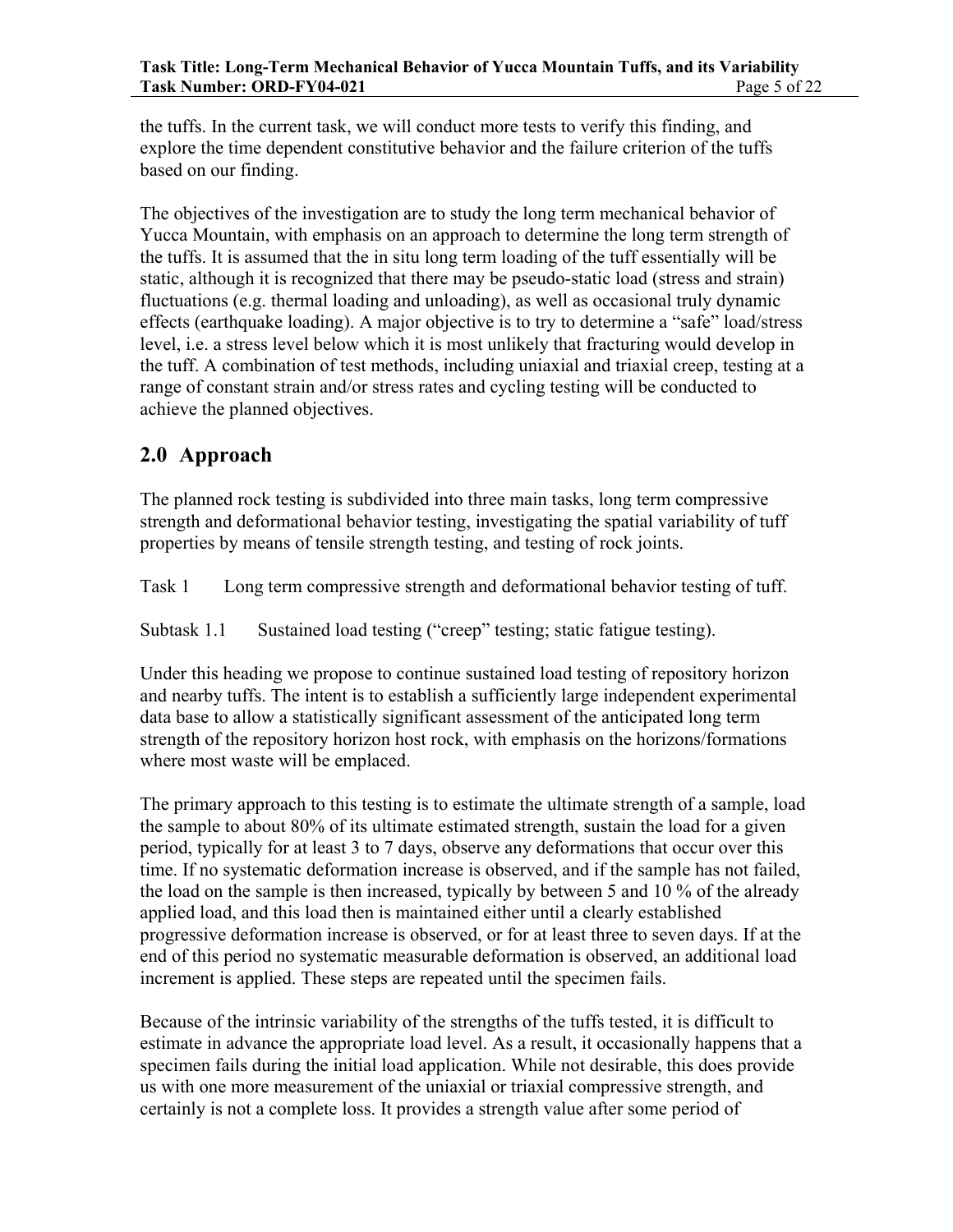#### **Task Title: Long-Term Mechanical Behavior of Yucca Mountain Tuffs, and its Variability Task Number: ORD-FY04-021 Page 6 of 22**

sustained loading, but integration within the overall data basis of strength as a function of load duration may be complicated by the fact that in this case the specimen already may have been subjected to earlier loading steps. Several times a specimen has broken shortly after the application of a load increment (i.e. within 2 hours), confirming the suspicion that these tuffs are susceptible to deformation under constant stress over a fairly narrow stress range only, i.e. in order to observe significant, i.e. statistically measurable timedependent deformation, the applied uniaxial stress must exceed a significant fraction of the ultimate strength of the rock. Because of the uncertainty in predicting the load level at which a sample will fail, it usually happens that multiple load steps must be applied before the eventual failure level is reached. The result is that these experiments become very time-consuming, at least with regard to test machine commitments, as each load step is maintained for 3 to 7 days, and it probably would be desirable to extend the loading steps over a longer period of time.

In order to provide an alternative, complementary approach to long term strength determinations, we will investigate the feasibility of cycling the load/stress during some tests, in order to evaluate the feasibility and reliability of establishing long term strength through such cycling. In particular, it would be valuable to try to confirm the conclusion from the previous study that for constant stress testing at a stress level below about 50 % of the uniaxial compressive strength no creep is observed, presumed to imply that no damage is inflicted, while at above 94 % creep always accelerates into failure. By performing cyclic testing at and near these stress levels we hope to develop an alternate independent confirmation of these damage threshold points/stress levels. (e.g. Eberhardt et al, 1999). We recognize that, as so often, the intrinsic variability of tuff properties is likely to cause interpretation problems, e.g. for establishing some fatigue life strength (e.g. Peng et al, 1974), or some long term strength, vs. the conventionally determined strength, given the high variability and uncertainty about the latter.

Subtask 1.2 Compressive testing at constant strain rates over a range of constant strain rates (dynamic fatigue testing).

A second major aspect of this test phase is to conduct constant strain rate tests over a wide range of strain rates (from about  $10^{-8}/s$  to about  $10^{-3}/s$ ). These results will be used to estimate long term strength of the rock. This approach has been implemented with reasonable success as part of the previous task (it will be added to Revised Technical Report, Part 2, Chapter 2). The intrinsic high variability of tuff properties leaves a great deal of uncertainty about the results, which we hope to reduce at least somewhat by conducting additional tests, and by improve control on some variables, in particular L/D (length to diameter) ratio and moisture content. Dynamic fatigue testing will be performed in uniaxial and triaxial compression, and by indirect tensile splitting (Brazilian testing).

Common aspects of subtasks 1.1 and 1.2:

We propose to conduct a significant fraction of the tests aimed at studying time dependent failure in compression in triaxial testing, thus extending the range of results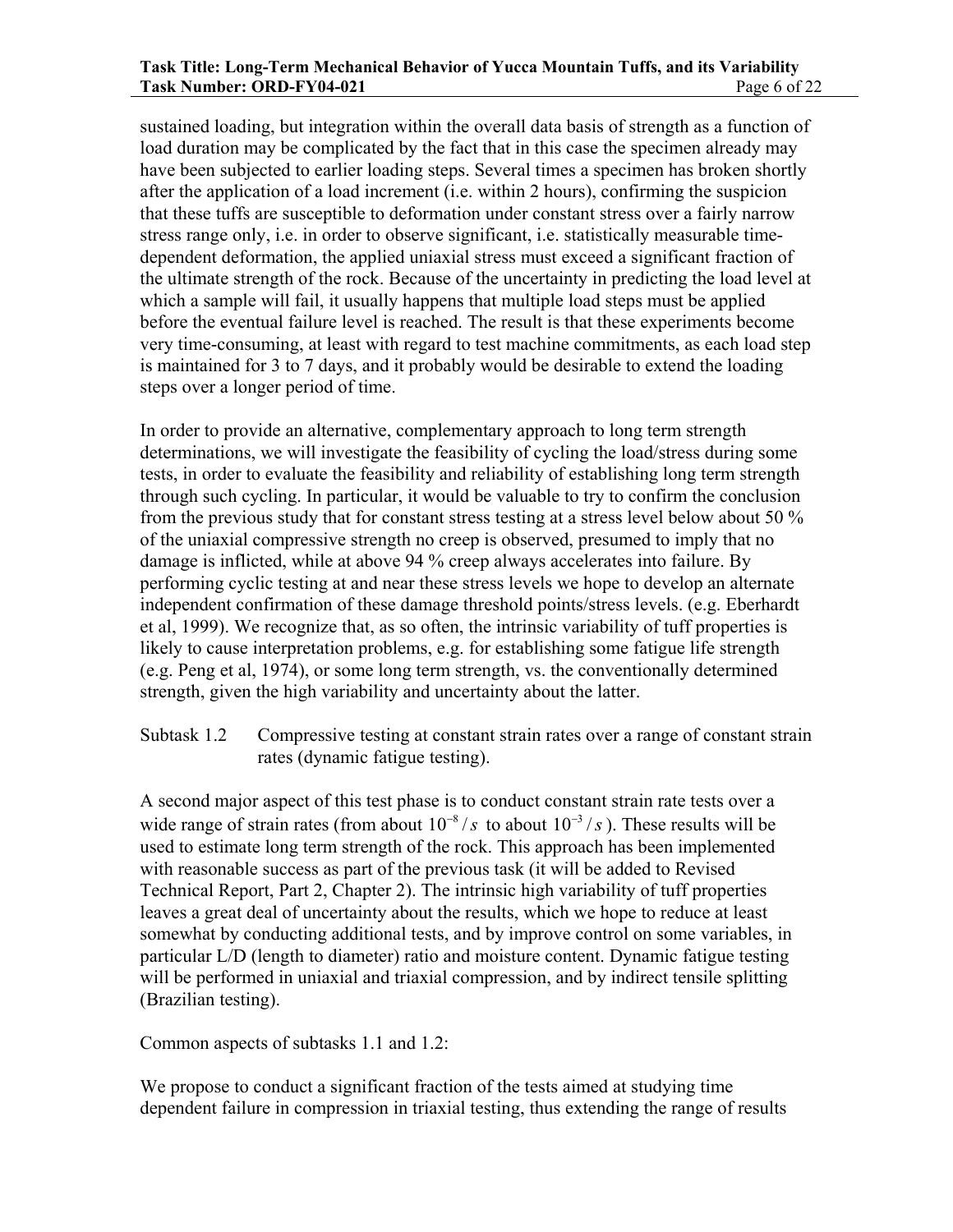from the previously performed uniaxial compression testing. Triaxial testing will be conducted at a range of confining pressures.

For most of these tests the stiffness (Young's modulus, Poisson's ratio), or deformational behavior, is monitored in several ways: electric resistance strain gages are installed on most specimens (typically at least two axial and two lateral gages), and extensometers (usually axial only) are installed on the specimens (we usually try to remove extensometers before failure, because failure tends to be extremely brittle and violent, and extensometers are highly susceptible to damage and to calibration problems when subjected to shock loads). In addition, we have overall deformation measurements monitored by the MTS machine LVDT, although this measurement includes the machine, load cell, etc. deformations as well as the rock deformations, and these extraneous deformations are not easily separated, especially in light of the very small deformations observed.

Strain gages mounted on lithophysal samples are installed at judiciously selected locations near or around lithophysal cavities. The main objective of these strain gages is to provide supporting information about deformation and strain near cavities, and thus assist in identifying developing failure patterns (i.e. as distinguished from nonlithophysal samples, where the purpose is to measure "average', 'representative", strains, in order to determine rock stiffness properties).

In order to improve the data collection during these experiments we propose the acquisition of an acoustic emission monitoring system. It is fairly common to observe audible signals of impending failure during testing of the usually exceedingly brittle tuffs, yet even when fracturing is heard, the stress-strain relations often, usually, remain remarkably linear. It also is common to see indications of impending failure, i.e. small rock particles falling or shooting off specimens.

We would like to quantify the early indications of failure by acoustic emission monitoring, and conversely, evaluate to what extent it may be possible to anticipate or predict failure based on such monitoring. We also plan to use the acoustic emission monitoring system to try to obtain a better understanding of where failure initiates when testing rock specimens containing lithophysal cavities or soft altered inclusions, and how such failures propagate. An enhanced phenomenological, descriptive understanding of lithophysal collapse, failure development in lithophysal samples, will provide deeper insight as to how actual repository excavations in such formations might behave. While sometimes it has proven possible to observe and monitor failure initiation visually, such visual observation obviously is limited strictly to the surface of the specimens, and certainly does not allow for ready quantification or failure analysis.

Dynamic properties (Young's modulus E, Poisson's ratio ν, and longitudinal and transverse velocities) will be determined using the ultrasonic velocity measurement unit.

Based on observations at the SMF (Sample Management Facility), we expect that obtaining samples for these tests should not pose a problem.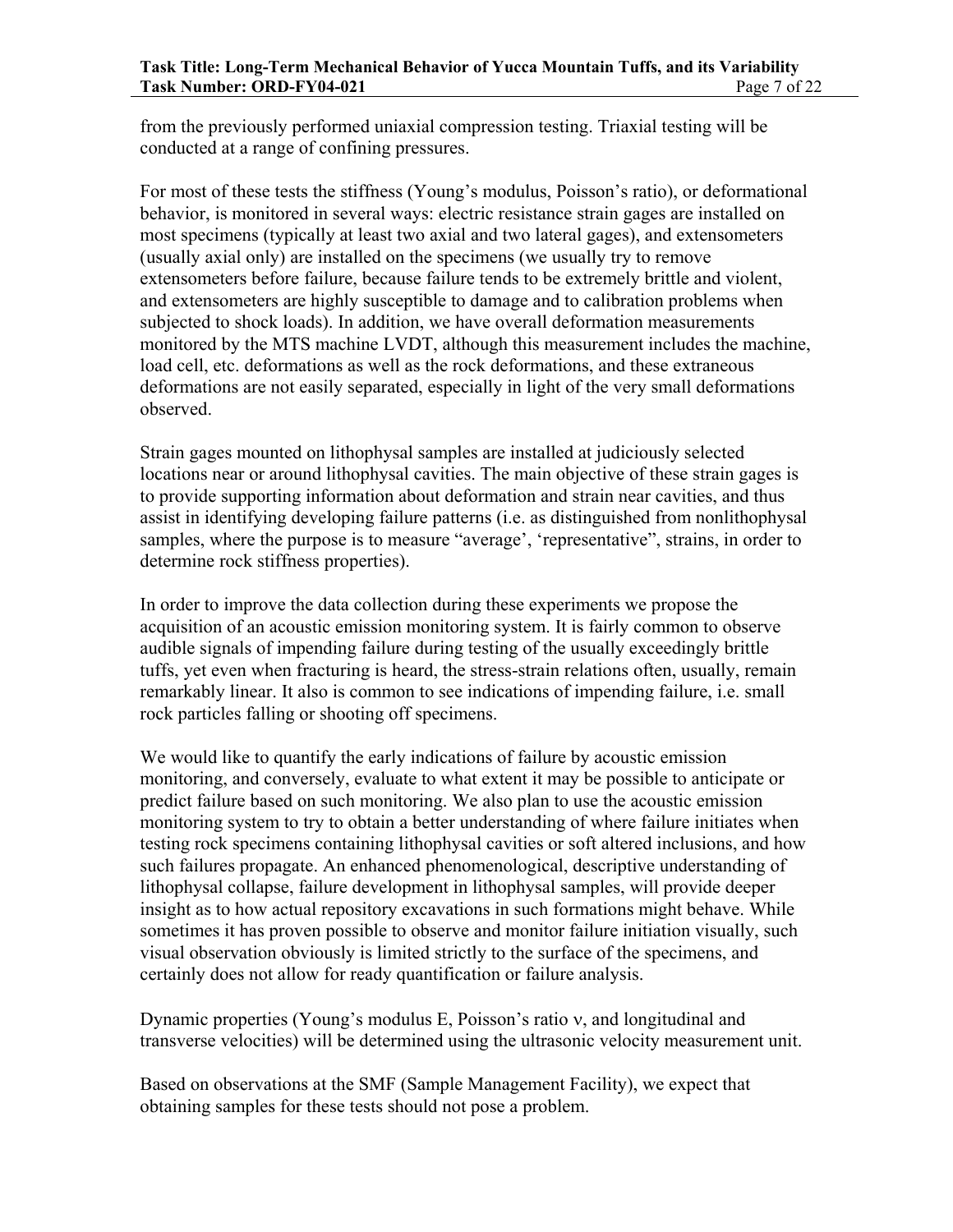We anticipate that the nominal diameter of the samples will be 2.4 inches.

Task 2 Testing spatial variability of rock strength and stiffness: tensile strength testing of tuff

We propose to continue and expand the relatively simple experiments, i.e. Brazilian (tensile splitting) testing. Samples for these tests are readily available (because they require only relatively short core) from many different locations. This will allow us to cover in more depth the spatial variability investigations of the rock properties of the repository and nearby horizons. This phase of the experimental work will provide an extensive data base on tensile strengths of the host rock, as well as of stiffnesses measured during these tests. As one component of the Brazilian tensile testing we propose to include testing strength variability as a function of moisture content. We will increase the moisture content of a significant number of specimens by immersion in water, and alternating vacuum and applied pressure. Specimens will be surface dried (wiped with a moist cloth; Franklin et al, 1981) prior to testing, and will be surface protected against evaporation during testing.

#### Task 3 Rock joint testing

We propose to continue and expand the testing of the mechanical properties of rock joints of concern with regard to the stability of emplacement drifts.

We will continue the testing of vapor phase altered rock joints, typically dipping at shallow angles across the proposed repository horizon, because we have readily obtained multiple samples of these joints. Usually these joints cut across core, and allow us to test the normal stiffness of these joints in uniaxial compression testing. All indications are that these joints are too strong to be tested in direct shear. On occasion, although rarely, we have obtained core with joints of these sets at a fairly steep angle, making them excellent potential candidates for triaxial testing, which we intend to perform on these samples, and/or for the experimental determination of the shear stiffness of these joints.

If we could obtain more samples of the steeply dipping tensile joints we would like to test such joints, both in direct shear and in triaxial (confined) conditions, in order to determine strength, and shear as well as normal stiffness of joints of these families. Of particular interest would be cyclic and sustained load testing, in order to estimate the time-dependent behavior of these joints, and in particular asperity deterioration, if any, during sustained discontinuity loading.

#### General comments:

The outlined test program depends critically on the availability of samples. We have no samples on hand to initiate the outlined testing, hence it is essential that we be able to collect samples as soon as possible, or have testable samples shipped to us as soon as possible. It would be preferable to have some different types of samples, especially of the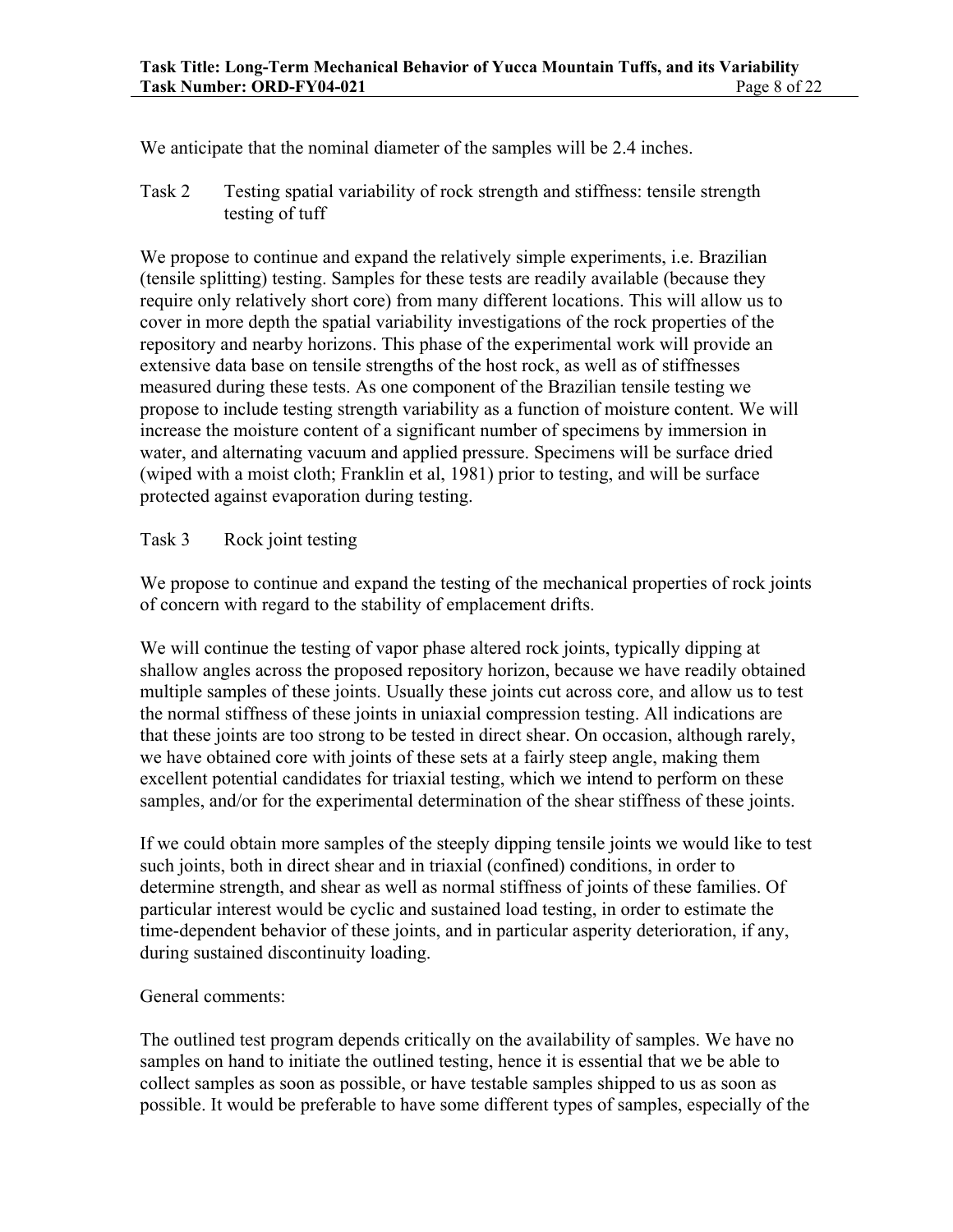joint systems that are most likely to affect the stability of repository excavations.

The maximum number of tests compatible with the capacity of the laboratory equipment is critical for the long term testing, i.e. creep tests and constant strain tests at very low strain rates. We have two machines on which such tests can be performed. Assuming that both machines will be available for 18 months (after subtracting contract time for start up and close out paperwork, estimated time for breakdowns, etc..), we have an estimated total machine time of 36 months. Assuming a total creep test duration of three months, running six creep tests will take up 18 months. Assuming 6 very slow constant strain rate tests, at one month each, takes up another 6 months. That leaves 12 months for short term tests, i.e. sufficient time to perform 8 one-week tests, and up to 200 oneday tests.

### **3.0 Project Schedule with Milestones and Deliverables**

| Year 1 | Quarter 1:                                                         | QA training, SIP preparation, post doc, technician and grad<br>student recruiting                 |  |  |  |  |
|--------|--------------------------------------------------------------------|---------------------------------------------------------------------------------------------------|--|--|--|--|
|        | Quarter 2:                                                         | QA training, IP preparation, instrument calibration, sample<br>collection, instrument acquisition |  |  |  |  |
|        | Quarter 3:                                                         | Testing and data analysis                                                                         |  |  |  |  |
|        | Quarter 4:                                                         | testing and data analysis                                                                         |  |  |  |  |
| Year 2 |                                                                    | Quarter 1: instrument calibration, testing, data analysis, sample collection                      |  |  |  |  |
|        | Quarters 2 through 4: testing and data analysis                    |                                                                                                   |  |  |  |  |
| Year 3 |                                                                    | Quarter 1: instrument calibration, testing, data analysis, sample collection                      |  |  |  |  |
|        | Quarters 2 and 3: testing, data analysis, final report preparation |                                                                                                   |  |  |  |  |
|        | Quarter 4:                                                         | instrument calibration, final report preparation                                                  |  |  |  |  |

Quarterly reports will be submitted at the end of each quarter. A final technical report will be submitted at the end of the project. Technical progress reports will be submitted in the form of technical publications, most likely starting in the second year.

### **4.0 Interface Controls**

The QA group of the Harry Reid Center for Environmental Studies at UNLV provides "Qualification, Indoctrination and Training of Personnel" in accordance with UCCSN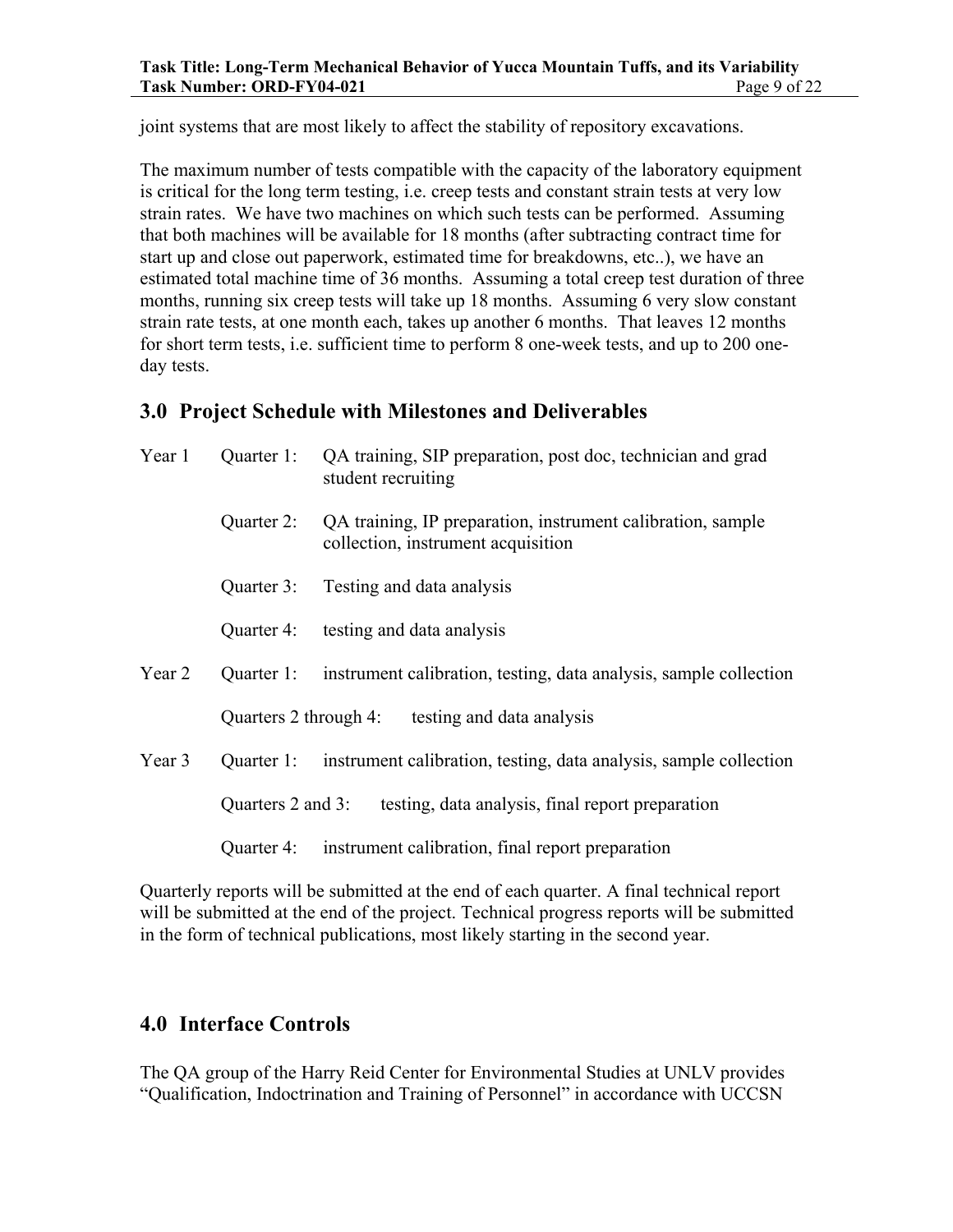#### QAP-2.1.

All quality-affecting procurements of equipment, instrumentation, calibration services, hardware and software are made through UCCSN North purchasing, with approval of the Harry Reid Center Quality Assurance Manager and following UCCSN QAP-7.0 "Control of Procurement and Receipt."

All deliverables will be delivered to the UCCSN Quality Assurance group of the Harry Reid Center for Environmental Studies at UNLV, in the format requested by the Center.

| UNR personnel:                          | Jaak Daemen        |  | PI                                                                                                                                  |  |
|-----------------------------------------|--------------------|--|-------------------------------------------------------------------------------------------------------------------------------------|--|
|                                         | Lumin Ma           |  | Graduate Student Research Assistant (July 1, 2004 –<br>August 13, 2004), Post Doctoral Research Associate<br>(from September 16 on) |  |
|                                         | <b>Rick Blitz</b>  |  | Laboratory coordinator                                                                                                              |  |
|                                         | Cheryl Breland     |  | Management Assistant                                                                                                                |  |
|                                         | Jerry Best         |  | Manager, Grants and Contracts                                                                                                       |  |
|                                         | William Bailey     |  | Manager, Purchasing                                                                                                                 |  |
| QA interfaces:                          | Amy J. Smiecinski  |  | <b>UCCSN QA Manager</b>                                                                                                             |  |
|                                         | Robert W. Fulwider |  | <b>Quality Assurance Specialist</b>                                                                                                 |  |
|                                         | Morrie Roosa       |  | <b>Quality Assurance Specialist</b>                                                                                                 |  |
|                                         | Barbara Roosa      |  | Document Control Coordinator, Training<br>Coordinator, QA Records                                                                   |  |
|                                         | Raymond Keeler     |  | Technical/Electronic Data Specialist, Project<br>Director                                                                           |  |
| <b>External Interfaces:</b><br>Gonzalez |                    |  | Yucca Mountain Cooperative Agreement Technical Contact: Jaime                                                                       |  |
|                                         |                    |  | DOE Technical Task Representative: Jaime Gonzalez                                                                                   |  |

### **5.0 Standards**

For some of the tests that will be used for the investigation ASTM standards have been developed. Wherever such standards are available, they will be followed. They will form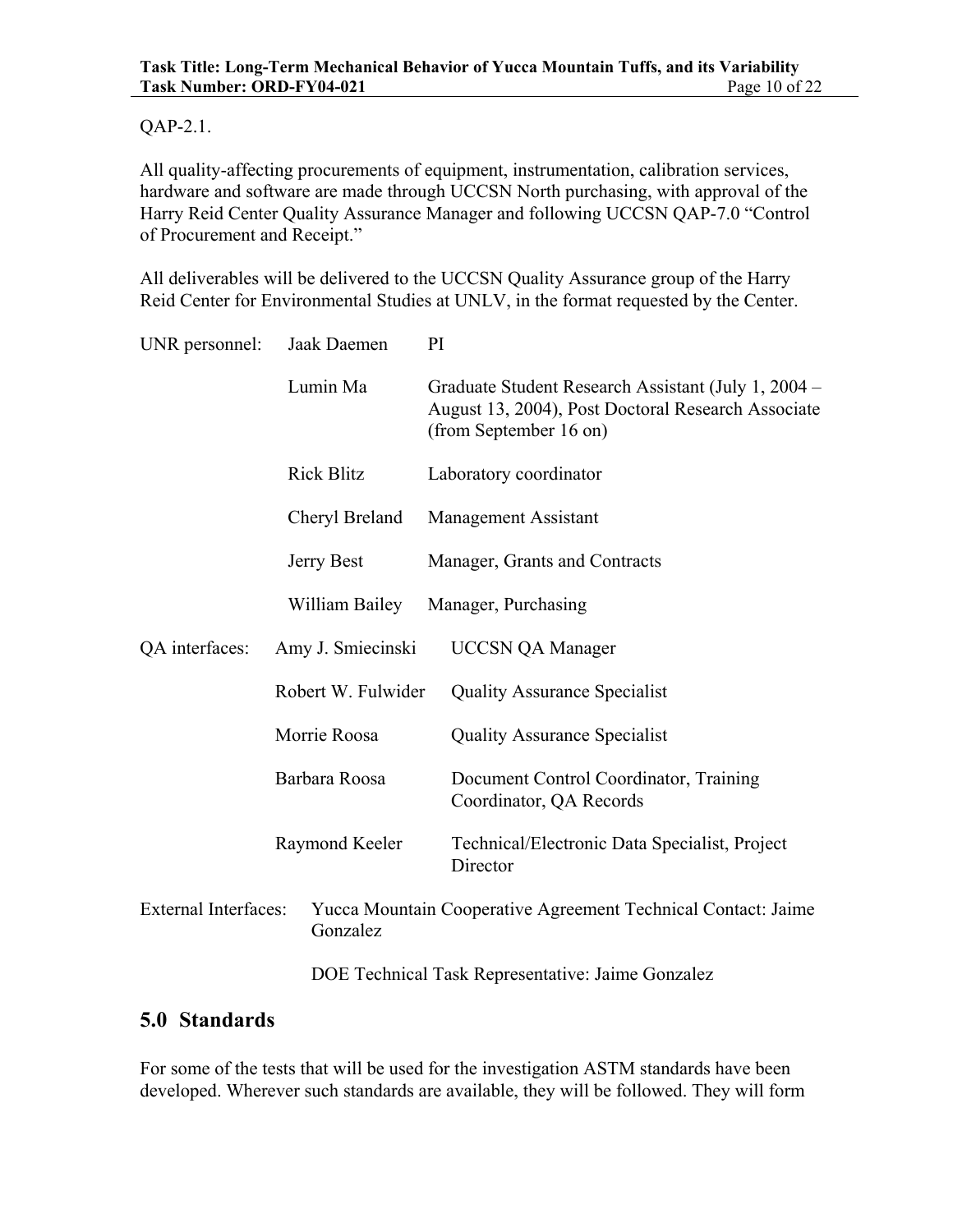the basis for developing implementing procedures.

The following ASTM standards from the *Annual Book of ASTM Standards,* Vol 04.08 will form the basis for the implementing procedures to be followed for rock testing and for analyzing and reporting the results:

ASTM D 2216 Standard Test Method for Laboratory Determination of Water (Moisture) Content of Soil and Rock.

ASTM D 2664 Standard Test Method for Triaxial Compressive Strength of Undrained Rock Core Specimens Without Pore Pressure Measurements.

ASTM D 2845 Standard Test Method for Laboratory Determination of Pulse Velocities and Ultrasonic Elastic Constants of Rock.

ASTM D 2938 Standard Test Method for Unconfined Compressive Strength of Intact Rock Core Specimens.

ASTM D 3148 Standard Test Method for Elastic Moduli of Intact Rock Core Specimens in Uniaxial Compression.

ASTM D 3967 Standard Test Method for Splitting Tensile Strength of Intact Rock Core Specimens.

ASTM D 4341 Standard Test Method for Creep of Cylindrical Hard Rock Core Specimens in Uniaxial Compression.

ASTM D 4405 Standard Test Method for Creep of Cylindrical Soft Rock Core Specimens in Uniaxial Compressions.\*

ASTM D 4406 Standard Test Method for Creep of Cylindrical Rock Core Specimens in Triaxial Compression.

ASTM D 4543 Standard Practice for Preparing Rock Core Specimens and Determining Dimensional Shape and Tolerances.

ASTM D 4753 Standard Specification for Evaluating, Selecting, and Specifying Balances and Scales for Uses in Soil, Rock, and Construction Materials Testing.

ASTM D 5079 Standard Practices for Preserving and Transporting Rock Core Samples.

ASTM D 5607 Standard Test Method for Performing Laboratory Direct Shear Strength Tests of Rock Specimens under Constant Normal Stress.

ASTM D 6026 Standard Practice for Using Significant Digits in Calculating and Reporting Geotechnical Test Data.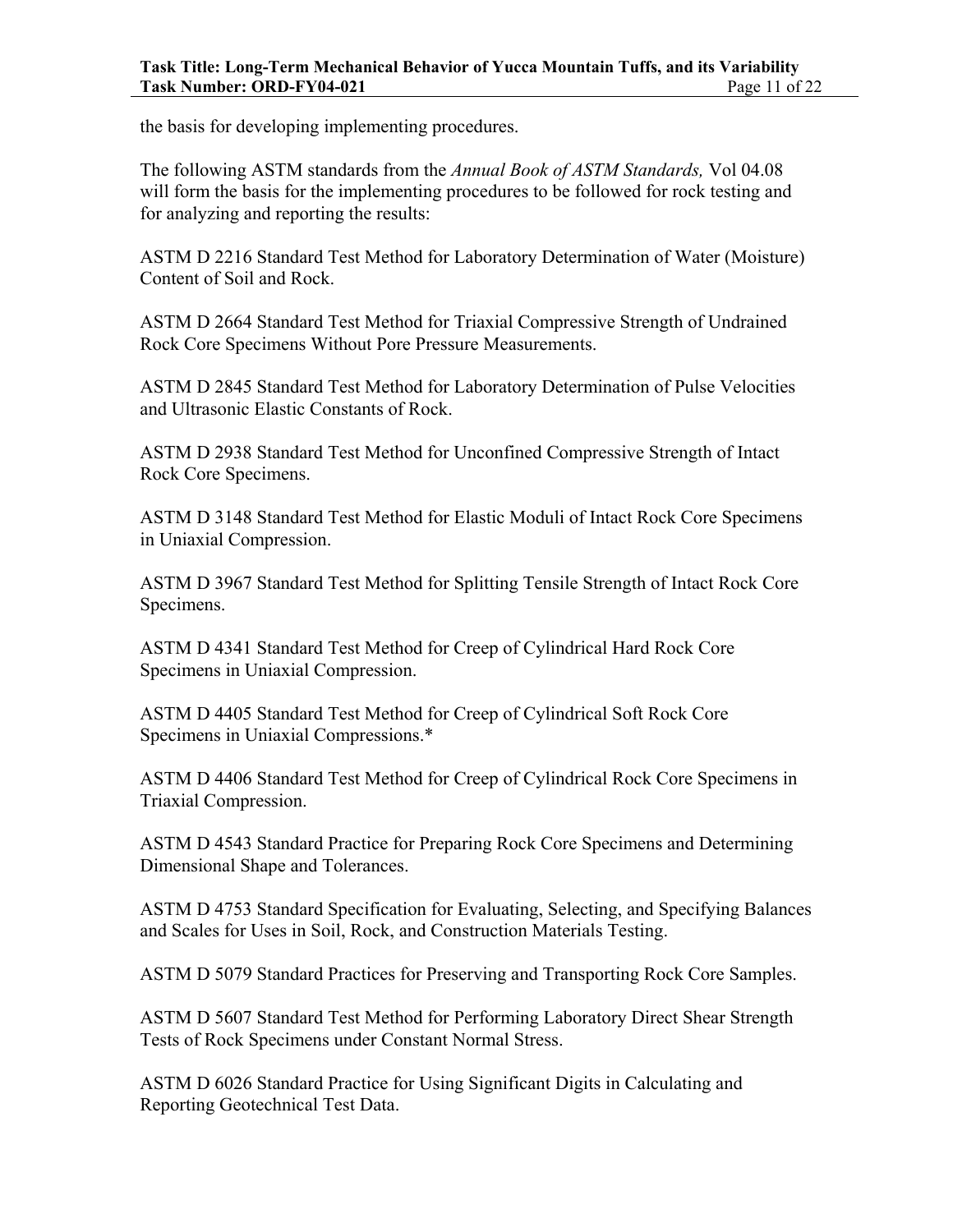\* It is recognized that this standard is intended for testing soft rock, such as salt and potash, and may be only partially applicable to creep tests on tuff.

The above standards are included in the Annual Book of ASTM Standards, Volume 04.08, Soil and Rock, ASTM, Conshohocken, PA.

Most of the standards include criteria with regard to bias and precision of the results.

To the extent practicable and applicable the implementing procedures also will follow the ISRM Suggested Methods for Rock Characterization, Testing and Monitoring (Brown, 1981). For some tests there are differences between ASTM Standards and ISRM Suggested Methods. Where possible, both will be followed. Where there are unreconcilable differences, the ASTM Standards will be followed, unless we believe the ISRM Suggested Methods to be preferable. In such cases the IP (Implementing Procedure) or SN (Scientific Notebook) will identify the method being implemented, and the justification for the choice.

The following ASTM Standards from the *Annual Book of ASTM Standards* Vol 14.02 will be applied for statistical data analyses and interpretations:

ASTM E 177 Standard Practice for Use of the Terms Precision and Bias in ASTM Test Methods

ASTM E 178 Standard Practice for Dealing With Outlying Observations

ASTM E 456 Standard Terminology for Relating to Quality and Statistics

### **6.0 Implementing Procedures**

UCCSN Quality Assurance Procedures that apply to this SIP include:

QAP-C Terms and Definitions

QAP-1.0 Organization

QAP-2.0 Quality Assurance Program - Preparation, Approval, and Revision of Procedures

QAP-2.1 Qualification, Indoctrination, and Training of Personnel

QAP-3.0 Scientific Investigation Control

QAP-3.1 Control of Electronic Data

QAP-3.2 Software Management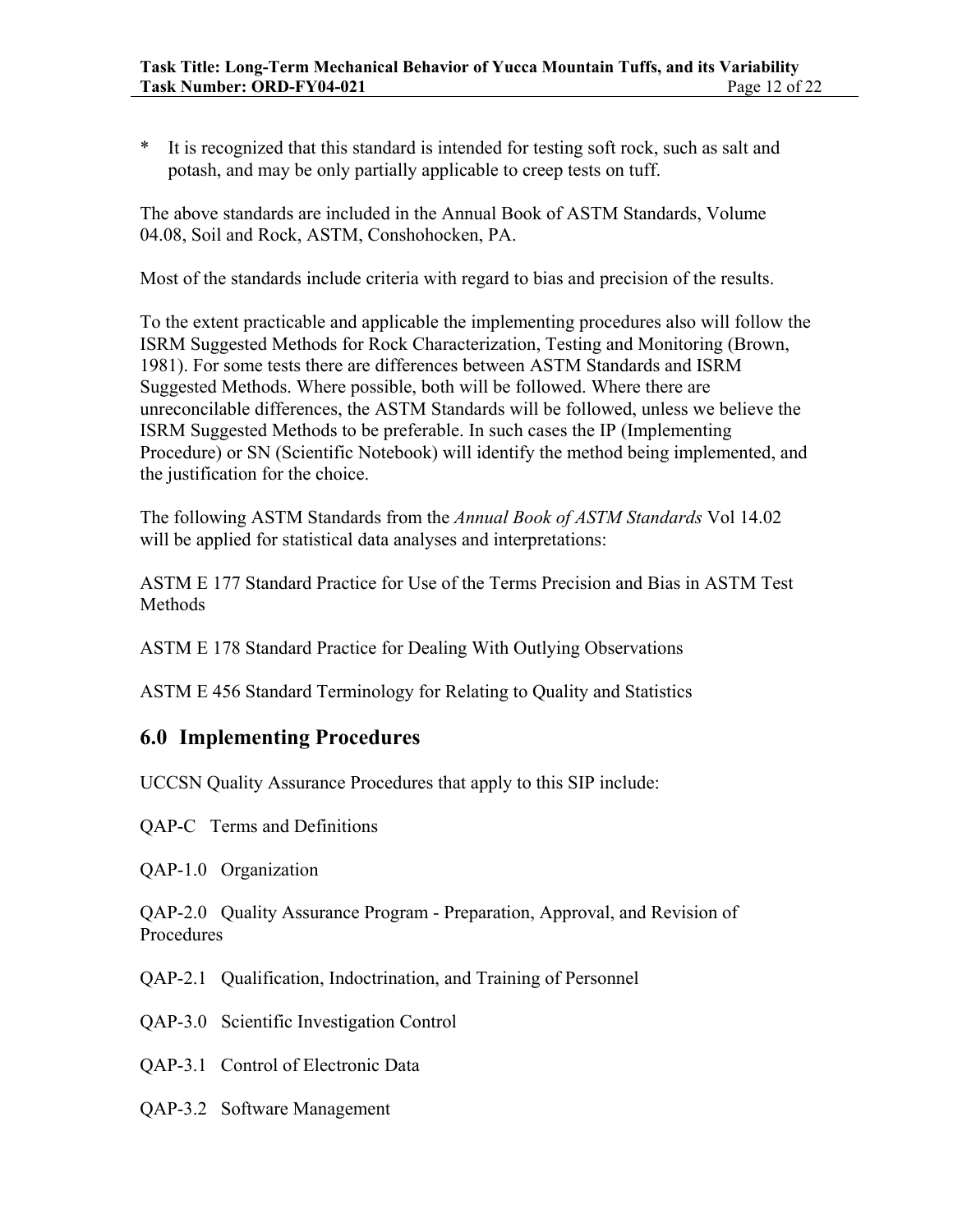- QAP-3.3 Models
- QAP-3.4 Technical Reports
- QAP-3.6 Submittal of Data
- QAP-3.7 Qualification of Unqualified Data
- QAP-6.0 Document Control
- QAP-7.0 Control of Quality-Affecting Procurement and Receipt
- QAP-8.0 Identification and Control of Items and Samples
- QAP-8.1 Sample Collection includes AP-SII.3Q Rev 1, ICN 0
- QAP-8.2 Sample Transfer includes AP-SII.2Q Rev 1, ICN 1
- QAP-9.0 Control of Special Processes
- QAP-12.0 Control of Measuring and Test Equipment
- QAP-16.0 Nonconformance Reports and Trending
- QAP-16.1 Stop Work
- QAP-17.0 Quality Assurance Records
- QAP-18.0 Quality Assurance Auditor Qualification and Conduct of Audits
- QAP-18.1 Surveillance

If any of these procedures are replaced by new procedures, or if any new procedures are implemented, they will be added to the procedures applicable to the work planned according to this SIP.

Implementing procedures developed to govern the conduct of repetitive experimental work include:

- IPR-012 Preparation of Rock Core Specimens for the Determination of Mechanical Properties of Rock
- IPR-010 Splitting (Brazilian) Tensile Strength Test of Rock
- IPR-011 Determining Uniaxial Compressive Strength of Rock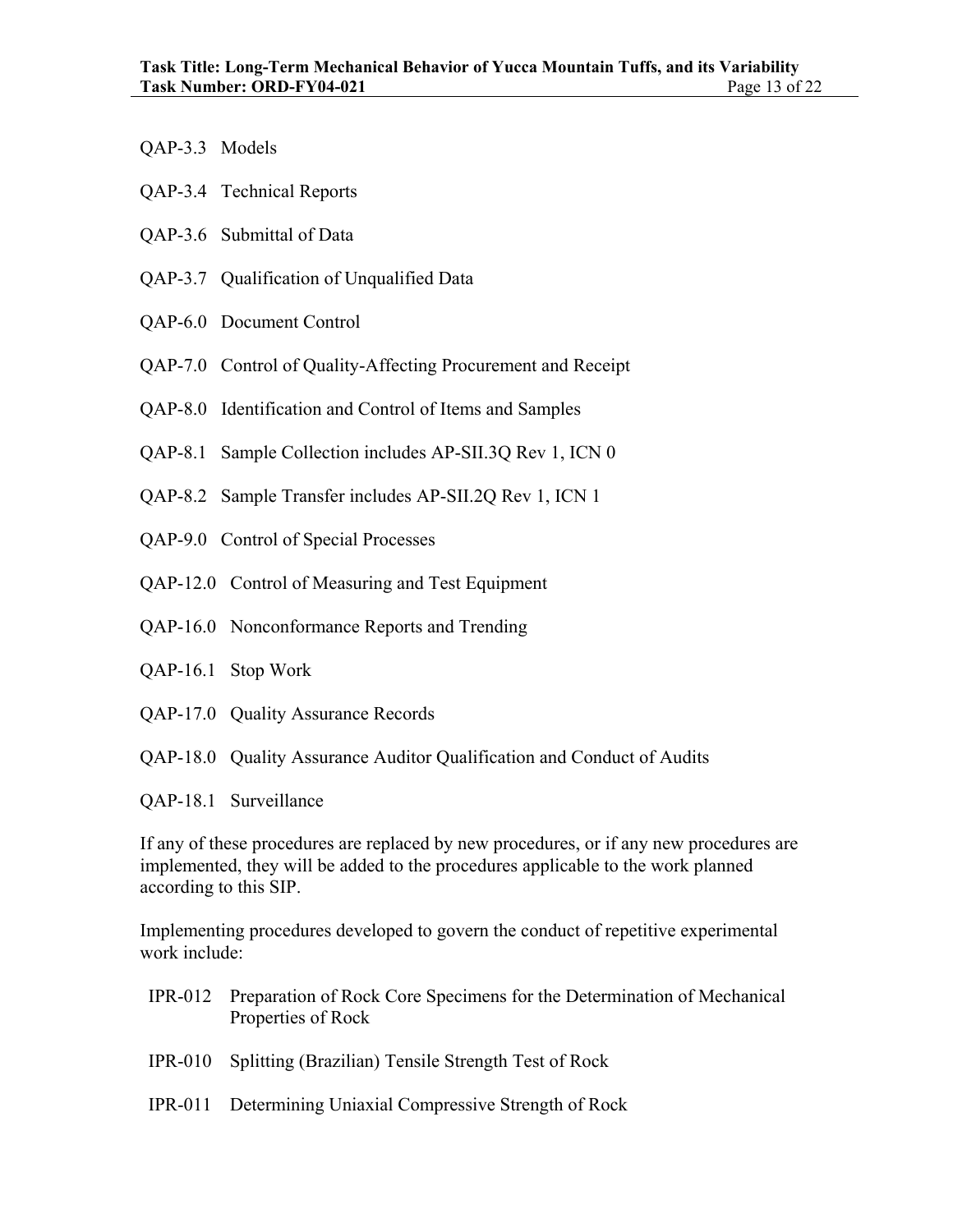#### IPR-013 Determining Triaxial Strength of Rock

IPR Determining Static Elastic Properties and Strength of Rock in Uniaxial Compression

Implementing Procedures (IP's) have been developed and reviewed in accordance with QAP-2.0, "Quality Assurance Program - Preparation, Approval, and Revision of Procedures."

Existing IP's will be revised to meet current requirements of QAP-2.0.

Tasks that are less routine and less repetitive will be documented in Scientific Notebooks. Scientific Notebooks will be handled in accordance with QAP-3.0 "Scientific Investigation Control." Scientific Notebooks will be used for basic mechanical characterization tests, in addition to the IP's, e.g. in order to document analyses of the results of multiple tests. Scientific Notebooks will be used to document the development and implementation of creep testing procedures and to implement and document the results and analyses of these investigations. Scientific Notebooks will be used to document the development and implementation of numerical analyses, and to document the results.

### **7.0 Samples**

It is expected that some samples may be provided by the project, and that some samples may have to be collected by the investigators. Sample collection, handling, storing, and disposing will be performed in accordance with applicable QA procedures, including UCCSN QAP-8.0 "Identification and Control of Items and Samples", QAP-8.1 "Sample Collection includes AP-SII.3Q Rev 1, ICN 0" and QAP-8.2 "Sample Transfer includes AP-SII.2Q Rev 1, ICN 1".

### **8.0 Equipment and Instrumentation**

Equipment can be classified as:

#### **8.1 Specimen preparation equipment**

- 1) Core drills (V Wilton VSG Twenty Drill Press Model # 2010, Serial # 151102, Milwaukee Dymodrill)
- 2) Saws (Diamond Rock Saw, HP U 2472275 Rock Saw)
- 3) Surface grinders (Sharp SG 618 Grinder, Bridgeport Milling Machine)
- 4) Ovens (Fisher Scientific Isotemp® Model 630F, Fisher Scientific Isotemp®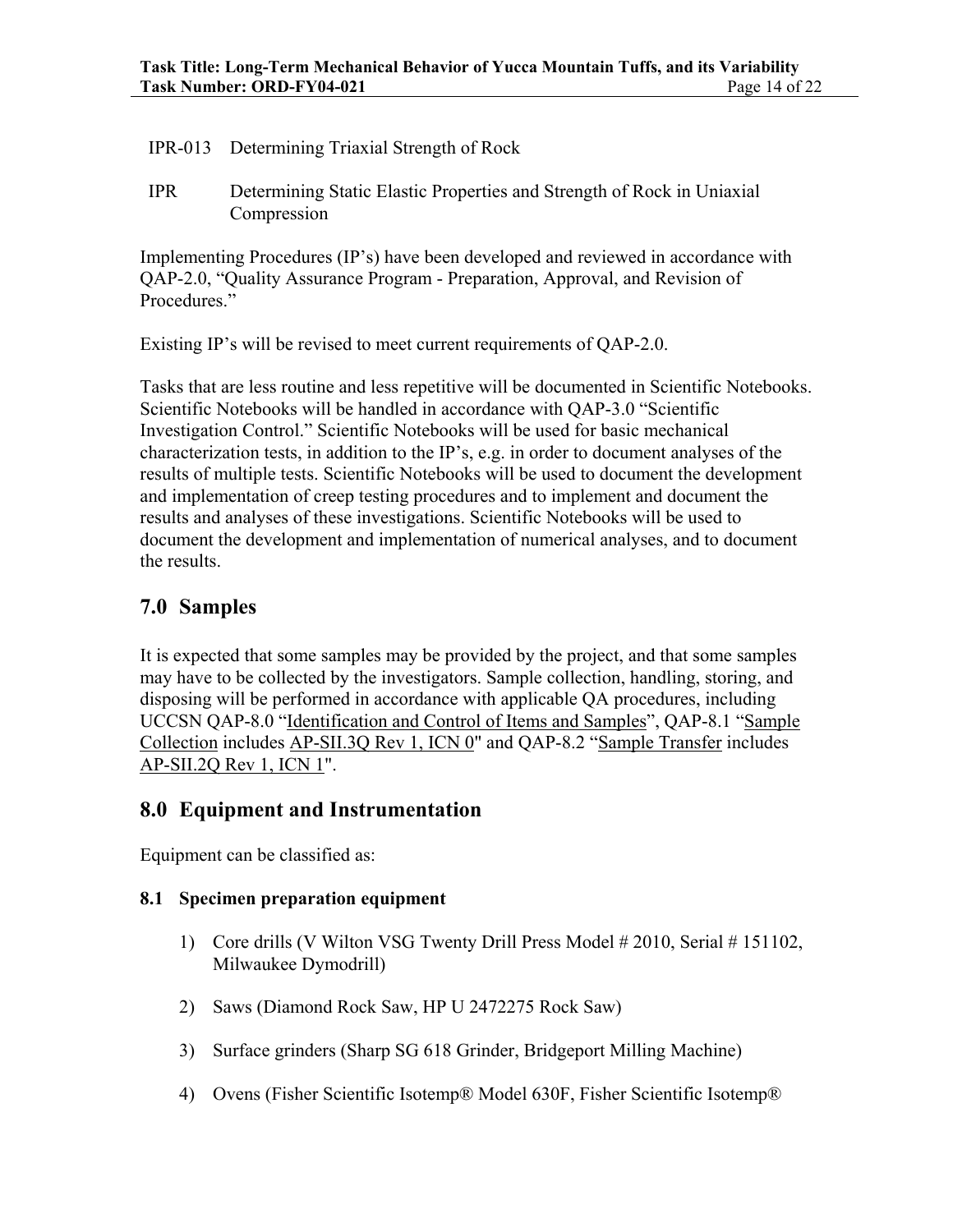300 series Model 350 G, Soiltest Cat. No. L-18-A)

- 5) Specimen dimensions measuring instrumentation (dial gages, calipers)
- 6) Balances (AND Electronic Balance EP-40KA, American Scientific Products Serial # C0305569; Ohaus Model TP4KD, Serial # 3349)

#### **8.2 Basic mechanical test equipment**

- 1) Splitting Tensile Strength: TQ TecQuipment SM 100 Universal Material Testing Machine
- 2) Uniaxial Compressive Strength and Static Elastic Properties Measurements: MTS 815 test system with MTS *TestStar*<sup>*TM</sup>IIm* control system; MTS pressure</sup> intensifier (if desired for measuring lateral displacement); SBEL deformation jacket. LABVIEW (National Instruments) for reading strain gages and for monitoring lateral displacement cylinder
- 3) Triaxial Strength Testing: MTS 815 test system with MTS *TestStar*<sup>*TM*</sup>*IIm* control system; SBEL or ROCTEST triaxial cell. MTS pressure intensifier system to control confining pressure and monitor lateral displacement; deformation jacket if it is desired to measure the elastic properties during this test
- 4) Creep testing: MTS 815 test system and/or SBEL test frame. The MTS 815 test system will be a main test system for creep testing. In order to allow proceeding with several creep tests at the same time, we will consider running creep tests in other systems as well. Prime candidates for additional creep test frames are an SBEL test frame, and two other MTS test frames. MTS *TestStar*<sup>*TM*</sup>*IIm* control system. SBEL or ROCTEST triaxial cell for confined test, or to measure lateral displacement using MTS pressure intensifier. LABVIEW (National Instruments) for collecting lateral displacement data, if desired
- 5) Direct Shear Testing: D.S.M. 50 direct shear testing machine, built by RSG Mfg, Laveen, AZ
- 6) Miscellaneous load cells, LVDT's, displacement gages and transducers, pressure gages and transducers, thermocouples and data acquisition systems.

All equipment and instrumentation used for quality affecting work will be controlled and calibrated in accordance with QAP-12.0 "Control of Measuring and Test Equipment". Procurement of new equipment and of calibration services will be governed by QAP-7.0 "Control of Quality-Affecting Procurement and Receipt."

1) Acoustic emission monitoring system: to be used to monitor fracture initiation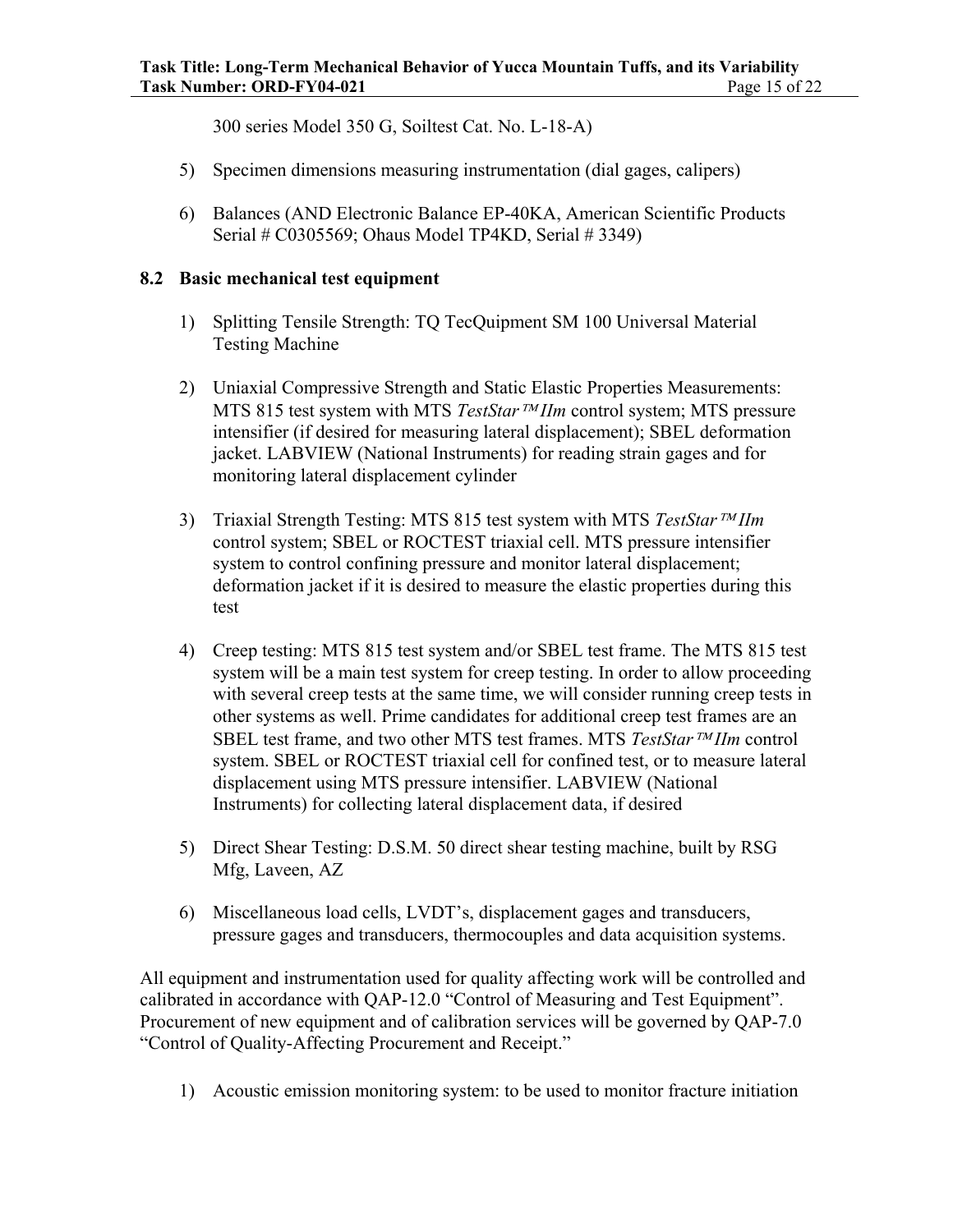and propagation

- 2) Semi-automatic surface grinder: to be used for sample preparation (sample end grinding)
- 3) Schmidt Hammer: to be used to test rock hardness
- 4) Ultrasonic velocity measuring system
- 5) Non-contact optical extensometers: to monitor specimen deformation during uniaxial compression testing, and possibly during Brazilian (direct splitting tensile) and point load testing

### **9.0 Software and Models**

Software to be used during experimental work includes LABVIEW, version 6i, National Instruments, for data acquisition in particular for ultrasonic velocity measurements, strain gage measurements, and cylinder displacement measurements in tests in which the lateral deformation of specimens is monitored by monitoring the oil displacement in a triaxial cell. The MTS system control software, *TestStar IIm* will be used during test control set up and for data acquisition for uniaxial, triaxial, and indirect tensile splitting constant strain/stress rate, cyclic testing, and creep testing. Mathcad (Version 3.1, MathSoft Inc.) will be used for data collection and analyses of ultrasonic pulse velocity measurements.

MS Word (Versions 2000 and XP, Microsoft Corporation) and WordPerfect (Version 9, Corel Corporation) software is used for report preparation. Eudora (Versions 4.0, 5.2 and 6.1, Qualcomm Incorporated) and Outlook Express (Version 6.0, Microsoft Corporation) are used for e-mail communications.

MS Access (Versions 2000 and XP, Microsoft Corporation) is being used to handle the literature search database.

MS Excel (Versions 2000 and XP, Microsoft Corporation) will be used for spreadsheet analyses, statistical analysis and graphical data analysis and representation. MATLAB (Version 7.0, The MathWorks, Inc.) will be used for statistical data analysis and for graphical data analysis and representation.

The following software may be used for numerical analysis, in particular for more detailed modeling of experiments: FLAC3D, version 2.0 (http://www.itascacg.com), PFC3D, version 2.0 (http://www.itascacg.com), ANSYS, version 8.0 (http://www.ansys.com) and SAS (http://www.sas.com), version 8.0. If any code is not included in the Software Baseline Report at that time, its use will be in compliance with UCCSN QAP-3.2 "Software Management." ANSYS will be used for stress/strain analysis of intact rock specimens. FLAC3D will be used for stress/strain analysis in large strain situations, e.g. specimens containing joints. PFC3D will be used to simulate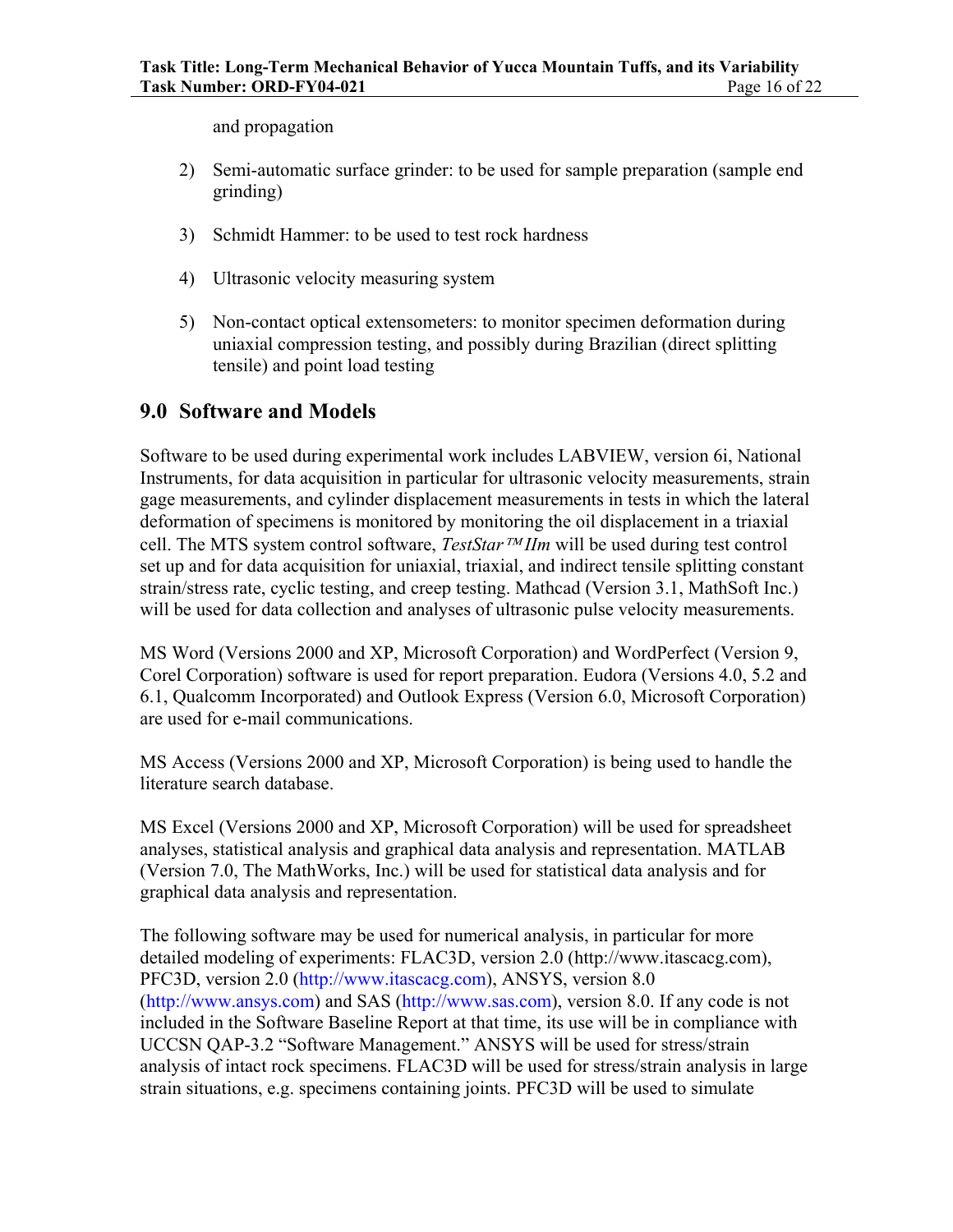fracturing of rock specimens. SAS will be used for statistical analysis and modeling.

It is possible that a number of routines and/or macros may be developed, depending on the evolving requirements of the project. Any such developments will be performed in compliance with UCCSN QAP-3.2 "Software Management."

Software will be acquired and qualified in accordance with the requirements specified in UCCSN QAP-3.2 "Software Management."

Models will be constructed and analyses will be performed in accordance with UCCSN QAP-3.3 "Models."

### **10.0 Procurements and Subcontracts**

Calibration services will be procured from Bechtel-Nevada, through the Harry Reid Center.

It is not anticipated that subcontractors will be used. If any work were to be subcontracted, it would be handled in accordance with UCCSN QAP-7.0 "control of Quality-Affecting Procurement and Receipt", and we would notify DOE/YMSCO prior to issuing procurement documents (in accordance with UCCSN QAP-3.0 4.1 b) 11)).

### **11.0 Hold Points**

None planned.

### **12.0 Quality Control - Accuracy, Precision, Error, and Uncertainty**

### **12.1 Precision, Accuracy, and Representativeness of Results**

Precision of experimental results will be estimated, wherever possible, using standard methods for estimating precision (ASTM E 177). It is anticipated, however, that for the main rock tests, constant strain/stress rate tests, and cyclic tests, i.e. long term creep tests, whether on intact rock specimens or on jointed rock specimens, the number of tests that can be completed within the contract time frame is not likely to suffice to allow a formal statistical precision analysis. This is particularly true in light of the large intrinsic variability of the mechanical properties of many tuffs. Methods to estimate precision and accuracy of experimental results will be evaluated as part of the ongoing experimental investigations. "Precision is best described in terms of confidence levels since confidence levels are not only presented in the same units as the variable being measured, but can also be determined through a statistical analysis of the measured data." (Elliott, 1993, Section 4.2.7.4).

Accuracy for various individual test results will be estimated in accordance with standard error estimating procedures (e.g. Kopchenova and Maron, 1981, Chapter 1, Taylor, 1982,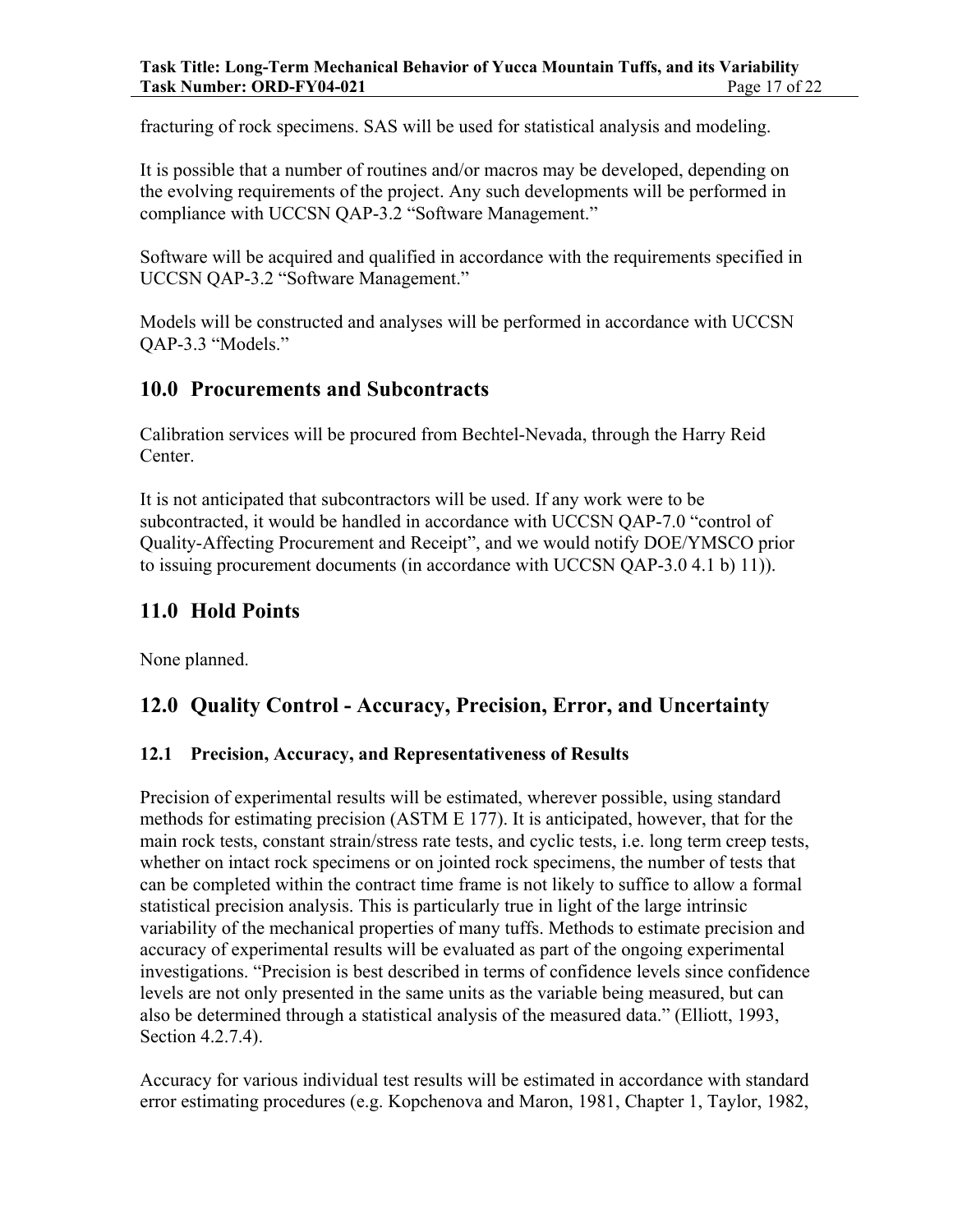Chapter 3, Section 4.6, Holman, 1994, Sections 3.3, 3.4, 3.5, Bevington and Robinson, 1992, Section 3.2). Representativeness of the work performed will depend largely on the representativeness of samples that can be collected or obtained. Representativeness will be investigated in two ways: by comparing the information about the geology of the specimens tested with that available about potential emplacement horizons, and by comparing mechanical properties obtained in our tests with results obtained previously by others, especially with respect to basic mechanical characterization testing.

#### **12.2 Potential Sources of Errors**

Potential sources of error include:

- 1) Human (operator) error: personnel qualification, indoctrination and training should assist in minimizing the risk of human error. In particular the extensive reviews required by multiple UCCSN QA procedures should assist in catching human errors before they result in the forwarding of erroneous data.
- 2) Equipment/instrumentation error: calibration should minimize the risk of equipment and/or instrumentation error. The extensive reviews required by multiple UCCSN QA procedures should assist in identifying errors, at least if they are sufficiently serious to be recognizable by a qualified reviewer.

Pells (1993) discusses sources of errors in rock strength tests. The main cause of bias typically is in the sample selection. We have to address this uncertainty by minimizing bias in sample collection, but recognize that this bias often is difficult to avoid. According to Pells (1993) it should be possible to keep load errors with properly calibrated equipment to less than 1%, and strain errors to less than 2%.

Main other sources of error identified by Pells (1993) include specimen preparation errors, i.e. deviations in specimen dimensional requirements. These errors we will strive to minimize by implementing rigorous requirements in the specimen preparation IP, yet we also recognize, based on previous experience with specimen preparation for various tuff types, that meeting specimen preparation requirements for these rocks can be exceedingly difficult, frequently impossible, due to the heterogeneous nature of these rocks, especially the lithophysal ones.

#### **12.3 Uncertainty**

The main cause of uncertainty almost certainly will be the intrinsic variability of the rock type(s) tested. We know from experience that the error of most the equipment and instrumentation used is less than 1%, with the probable exception of the measurement of the ultrasonic velocities, where the error can be considerably larger, quite possibly up to 10%. The main approach planned to deal with the uncertainty is to perform a statistically significant number of tests, wherever practical and possible, and estimate any uncertainty based on the results. The main approach to reduce uncertainty induced by instrument and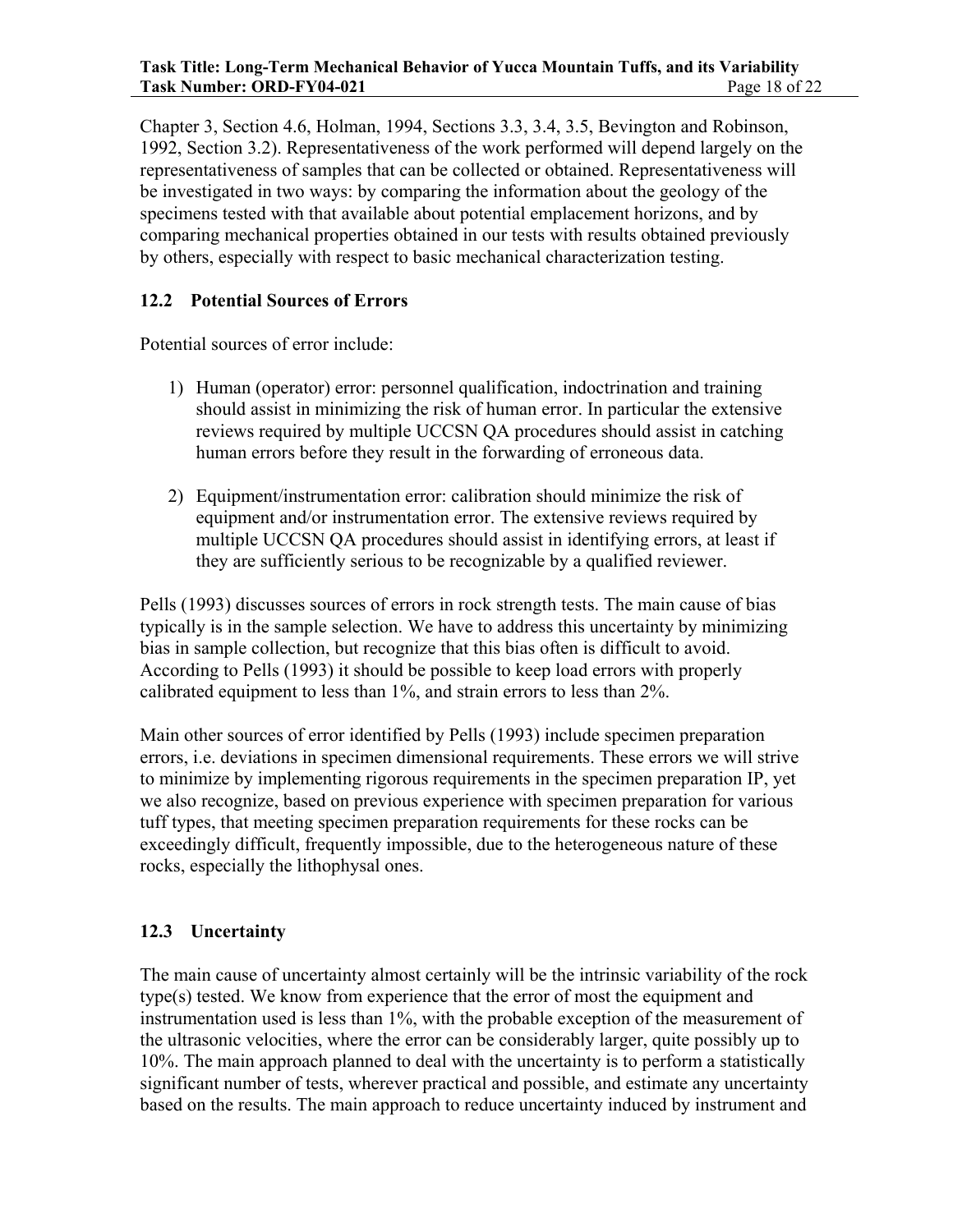equipment variations will consist of qualified instrument and equipment calibrations.

Uncertainty is introduced by uncontrolled and uncontrollable factors, and by invisible effects, notably the presence of soft inclusions, and sometimes fractures, inside specimens that are not visible on the surface of the samples. We make every effort to identify such weaknesses upon completion of the testing, by inspecting the specimens. Because of the typically extremely brittle failure mode of the tuffs, and the fact that the specimens tend to shatter upon failure, it often is not possible to identify such weaknesses, unless they are truly major.

The issue of representativeness is complex, and introduces an additional uncertainty. We collect samples from horizons that by now are very well known, the source location is precisely known, hence we assume the representativeness issue will be addressed by someone else, because it really is outside the scope of this SIP. While in principle it might be considered desirable to address the representativeness issue more explicitly, e.g. by mineralogical/chemical characterization of tested specimens, such work would expand the scope of the planned work considerably, and therefore has not been included.

We assume that uncertainty induced by human error will be minimized by rigid adherence to QA procedures.

### **13.0 Data Recording, Reduction, and Reporting**

All reduced data will be obtained from, or submitted to, the UCCSN Technical Data Archive (TDA) or the BSC-maintained Technical Data Management System (TDMS). Data will be submitted in accordance with UCCSN QAP-3.6 "Submittal of Data."

Data will be reported in technical reports, that will be prepared in accordance with UCCSN QAP-3.4 "Technical Reports."

### **14.0 Reviews and Verifications**

Scientific Notebook reviews will be performed in accordance with QAP-3.0 "Scientific Investigation Control", especially Sections 4.4.4 "Scientific Notebook Review Requirements." Numerical investigations will be verified and reviewed in accordance with QAP-3.3 "Models." Models will be validated in accordance with the requirements in Section 4.2 "Validation of Models" of this QAP. Technical products will be reviewed in accordance with QAP-3.5. All electronic data, when transferred, will be verified in accordance with QAP-3.1 "Control of Electronic Data," Section 4.4. Those verifications will be documented.

It is not planned to use unqualified data in support of the technical product.

### **15.0 Records and Submittals**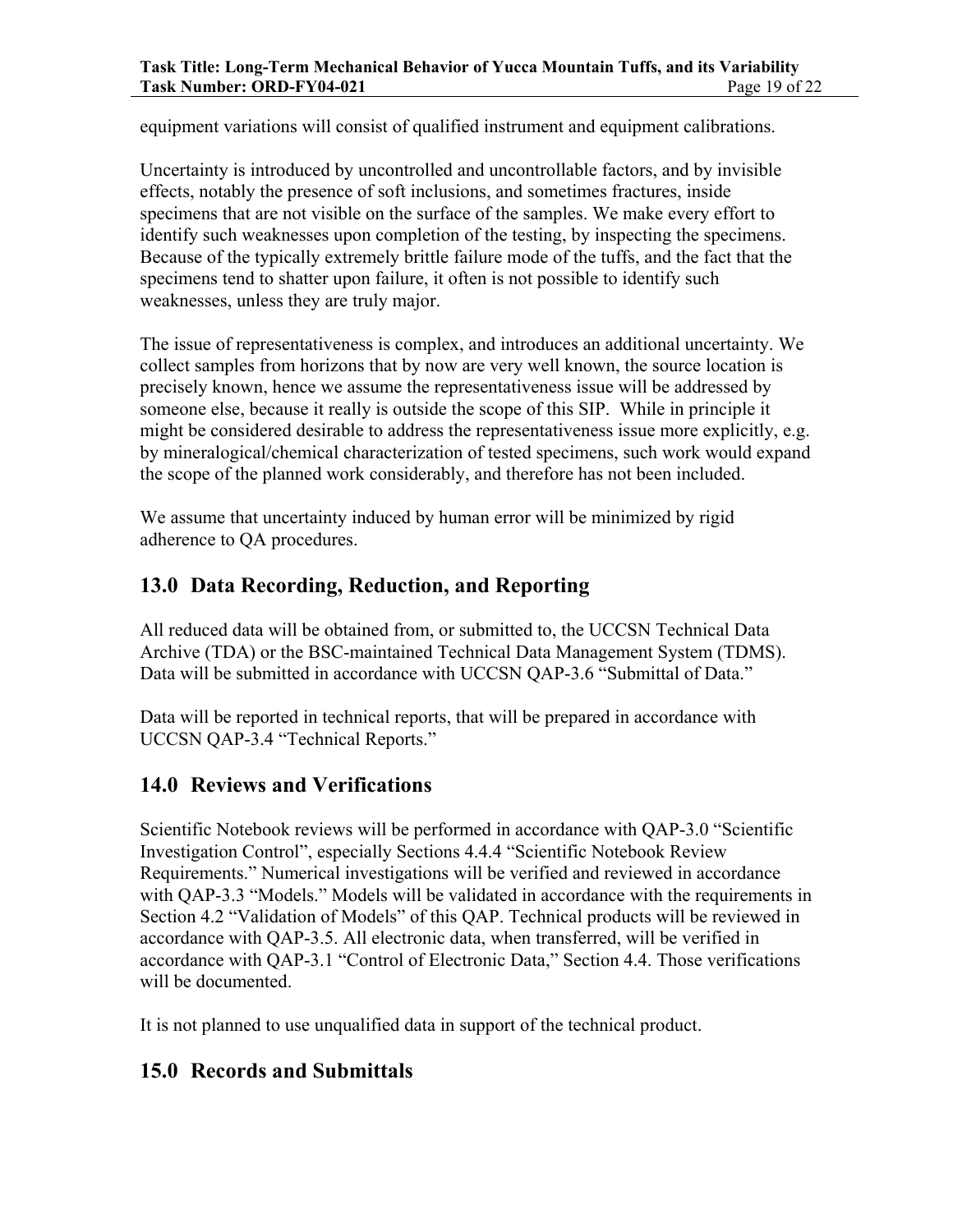QA records will be produced in compliance with applicable UCCSN QAP's.

QAP-17.0, "Quality Assurance Records" will be implemented for the protection and transmittal of QA records.

Technical reports will be produced in accordance with QAP-3.4, "Technical Reports." QA records to be produced include instrument calibration records, procurement records, data records, Scientific Notebooks, personnel training and qualification records.

QA records in paper form will be stored in one-hour fire protection cabinet. Electronic data will be zipped and then saved into external hard disks. The external hard disks will be identified in accordance with QAP-3.1, "Control of Electronic Data," Section 4.3. The external hard disks will be stored in two rooms located in different buildings. One external hard disk will be locked in the one-hour fire protection cabinet.

Physical access to all QA records is limited to PI and the QA person only. All computers containing QA test results and analyses are password protected.

### **16.0 References**

ASTM E 177 - 90a (Reapproved 1996) Standard practice for Use of the Terms Precision and Bias in ASTM Test Methods, Annual Book of ASTM Standards, Vol. 14.02, American Society for Testing and Materials, Conshohocken, PA.

ASTM E 178 - 94 Standard practice for Dealing With Outlying Observations, Annual Book of ASTM Standards, Vol. 14.02, American Society for Testing and Materials, Conshohocken, PA.

Barford, N.C., 1985, Experimental Measurements: Precision, Error and Truth, Second Edition, John Wiley & Sons, Chichester.

Bevington, Philip R. and D. Keith Robinson, 1992, Data Reduction and Error Analysis for the Physical Sciences, Second Edition, McGraw-Hill, Inc., New York.

Brown, E.T., Editor, 1981, Rock Characterization Testing and Monitoring ISRM Suggested Methods, Pergamon Press, Oxford.

Dally, James W., 1993, Statistical Analysis of Experimental Data, Ch. 22, pp. 1031 - 1054, Handbook on Experimental Mechanics, Second Revised Edition, Albert S. Kobayashi, Editor, VCH Publishers, Inc., New York

Elliott, Gordon M., 1993, Triaxial Testing for Rock Strength, Chapter 4, pp. 87 - 104, Comprehensive Rock Engineering *Principles, Practice & Projects*, Vol.3, Rock Testing and Site Characterization, John A. Hudson, Volume Editor, Pergamon Press, Oxford.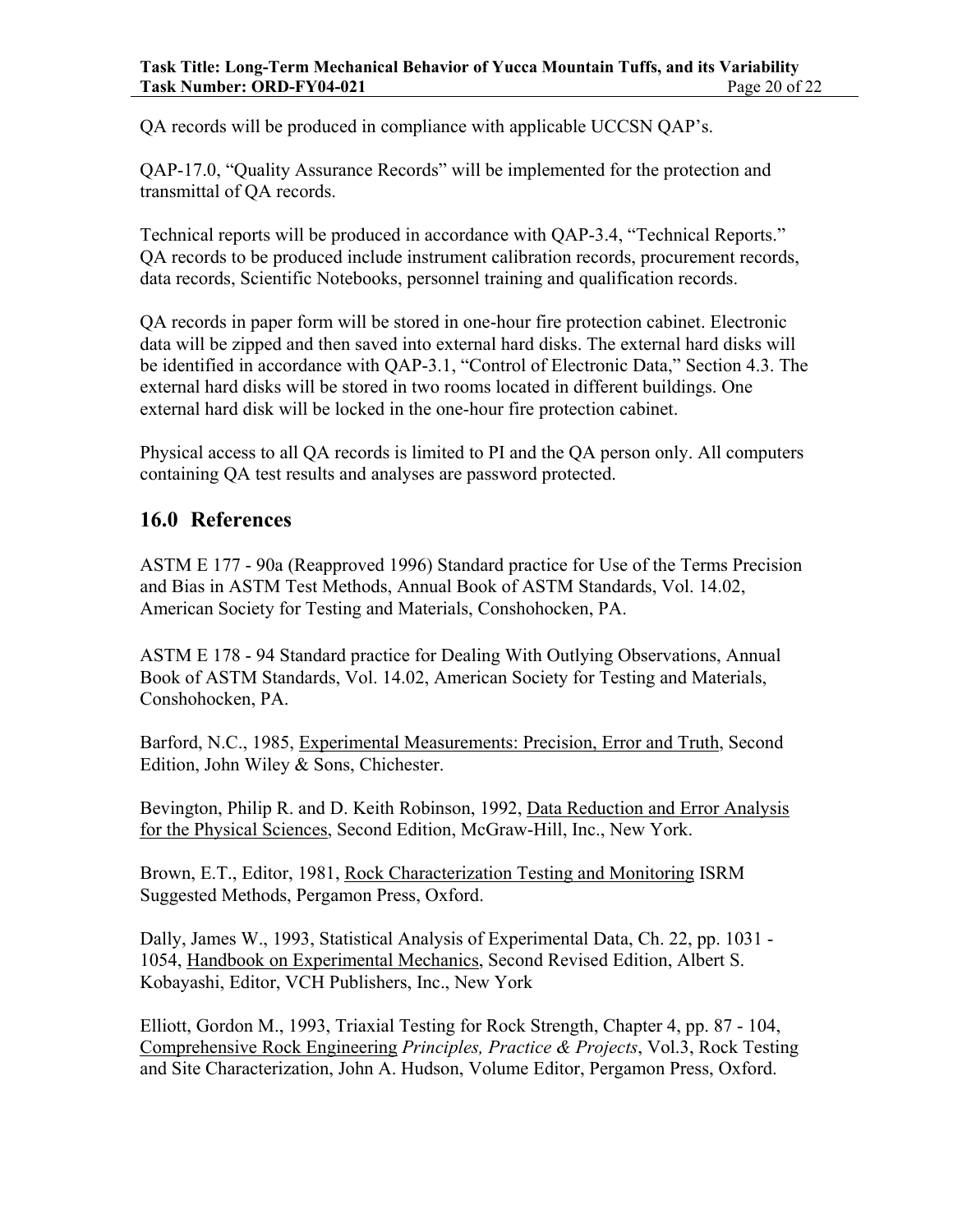Franklin, J. A., U. W. Vogler, J. Szlavin, J. M. Edmond, and Z. T. Bieniawski, 1981, "Suggested Methods for Determining Water Content, Porosity, Density, Absorption and Related Properties and Swelling and Slake-Durability Index Properties", pp. 79-94, *Rock Characterization Testing and Monitoring*, ISRM Suggested Methods, ET Brown, Editor, Pergamon Press, Oxford.

Hoek, E., P.K. Kaiser and W.F. Bawden, 1995, Support of Underground Excavations in Hard Rock, A.A. Balkema, Rotterdam.

Holman, J.P., 1994, Experimental Methods for Engineers, Sixth Edition, McGraw-Hill, Inc., New York.

Kopchenova, N.V. and I.A. Maron, 1981, Computational Mathematics, Mir Publishers, Moscow.

Pells, P.J.N., 1993, Uniaxial Strength Testing, Section 3, pp. 67-85 of Comprehensive Rock Engineering, Vol. 3, Rock Testing and Site Characterization, John A. Hudson, Volume Editor, Pergamon Press, Oxford.

Schenck, H., 1979, Theories of Engineering Experimentation, Third Edition, Hemisphere Publishing Corporation, Washington, London. Mc-Graw-Hill Book Company, New York.

Taylor, J.R., 1982, An Introduction to Error Analysis: the Study of Uncertainties in Physical Measurements, University Science Books, Mill Valley, Ca, Oxford University Press, New York.

Eberhardt, E., D. Stead, and B. Stimpson, 1999, Quantifying progressive pre-peak brittle fracture damage in rock during uniaxial compression, International Journal of Rock Mechanics and Minng Sciences, Vol. 36, pp. 361-380.

Peng, S.S., E.R. Podnieks, and P.J. Cain, 1974, Behavior of Salem Limestone in Cyclic Loading, Society of Petroleum Engineers Journal, Vol. 14, No.1, February, pp. 19-24.

Wang, Y.H. and J.J.K. Daemen, Point Load Strength Testing of Irregular Rock Fragments, pp. 481-488, Proceedings of the the  $5<sup>th</sup>$  North American Rock Mechanics Symposium and the  $17<sup>th</sup>$  Tunnelling Association of Canada Conference, NARMS-TAC 2002, Toronto, Ontario, Canada, University of Toronto Press, 2002.

Daemen, J.J.K., L. Ma and Y.H. Wang, Regression Analysis on Size Effect in Irregular Lump Rock Testing, pp. 185-192, Proceedings, 2<sup>nd</sup> international Conference new Development in Rock Mechanics and Rock Engineering, Shenyang, P.R. China, October 2002, Rinton Press, 2002.

Ma, L. and J.J.K. Daemen, Strain Rate-Dependence of Mechanical Properties of Welded Topopah Spring Tuff, accepted for presentation at SINOROCK-2004, Three Gorges Site,